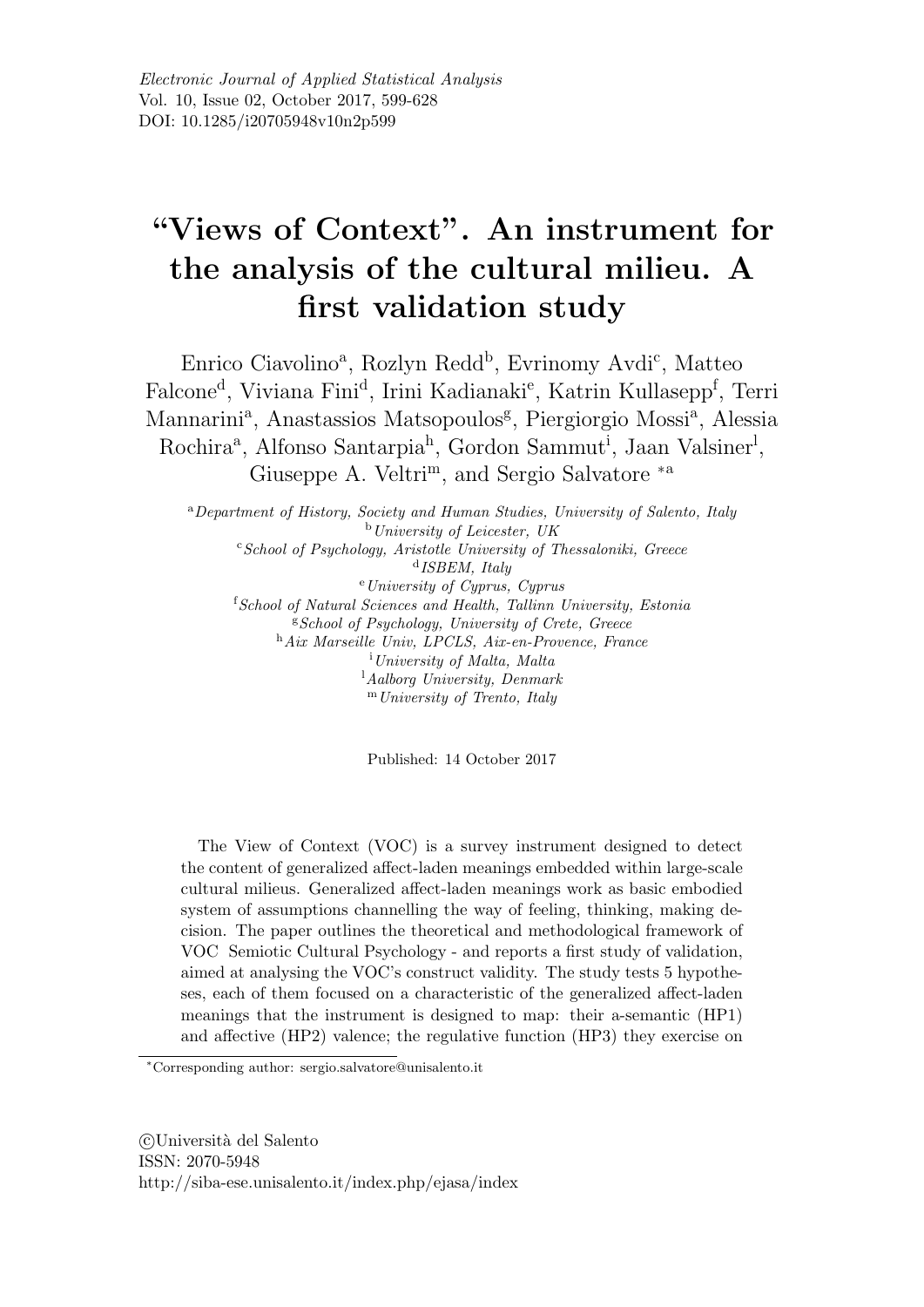the sensemaking; the assumption that these meanings are transversal to different domains of experience (HP4); the assumption that there is a plurality of these meanings embedded in a certain cultural milieu (HP5). In order to test these hypotheses, a combination of a multidimensional procedure of data analysis and a Path Modeling has been applied on a survey responses obtained from a UK representative sample  $(N=765)$ . Results are consistent with hypotheses, in that providing evidence of the VOC's construct validity.

**keywords:** VOC, symbolic universes, affective sense making, cultural milieu, PLS-PM, high-order construct model.

## 1 Introduction

The past three decades have shown a growing interest in culture and the relationship between culture, behaviour and cognition. More and more scholars have highlighted how, in order to understand psychological and socio-political phenomena, one has to take into account the cultural system such phenomena are embedded in (e.g. Aronoff and Kubik, 2012; Harrison and Huntington, 2000; Jessop, 2012; Magioglou, 2014; Salvatore et al., 2009; Shweder, 1991; Verweij, 1995; Group, 2014; for comprehensive reviews, see Matsumoto, 2001; Valsiner, 2012).

#### Generalized affect-laden meanings and sensemaking

The concept of culture is highly polysemic - more than 300 definitions of it were counted in literature (Baldwin et al., 2006). Therefore, in order to investigate the relation between culture, behaviour and cognition, it is needed to specify preliminarly what notion of culture frames the analysis.

Cultural Psychology - in particular the semiotic approach to it (Valsiner, 2007, 2009; Valsiner and Salvatore, 2014); see also (Salvatore, 2012, 2016b; Valsiner et al., 2016; Zittoun, 2006; Salvatore, in press) - has developed a view of culture as a process intertwined with feeling and thinking. According to semiotic cultural theory, mental processes (feeling, thinking, decision making) have to be viewed as ongoing dynamics of sensemaking, namely as the activity of interpretation of the world through which the human being makes the experience meaningful. Moreover, the semiotic cultural psychology highlights that sensemaking is channeled by generalized meanings that work as basic embodied system of assumptions e.g. "the world is a jungle where the only chance of survival is to surrender to those who have power"; or "the world is under the attack of a persecutory stranger". These embodied assumptions are embedded in the socio-cultural environment and channel lower generalized meanings i.e. specific concepts and opinions concerning facts and objects of the social and physical world. In so doing, the generalized meanings shape the way of feeling, thinking, making decision namely, the experience of both the outer (i.e. the social and physical space) and inner world (i.e. one's body and feelings).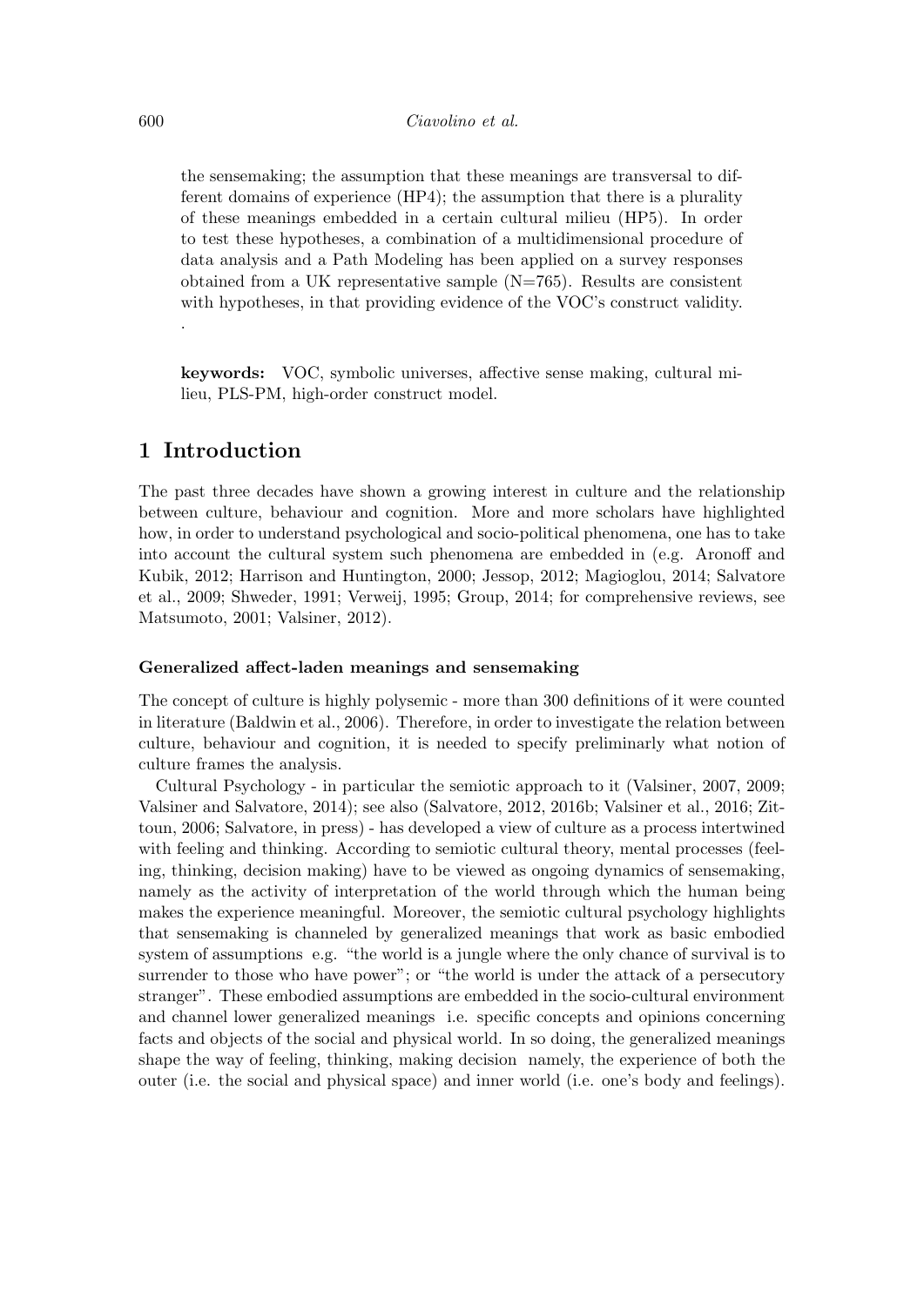Semiotic cultural psychology underlines four main characteristics of the generalized meanings.

- 1. Affective, a-semantic valence. A generalized meaning consists of a network of less generalized meanings that are linked in accordance to their affective valence, regardless of their semantic relationship. This means that two meanings having no semantic similarity can be merged as consequence of their similar affective valence (e.g. as consequence of the fact that are both associated to the generalized meaning of pleasantness); an example of that process of sensemaking is provided by the subsumption of immigrants and criminals, which is the consequence of the fact that the two independent semantic categories are merged in the affective class of persecutory otherness (for a similar view, see Niedenthal et al., 1999). From a complementary standpoint, two meanings being semantically similar may be kept separate, due to the different affective valence attributed to each of them for instance, take the case of how differently the same illegal act is considered if it is performed by a member of the in-group or outgroup. We use the term "asemantic" in order to highlight that the generalized affect-laden meanings are the expression of a level of sensemaking working in accordance to a different but not fully alternative - logic than the rational one, namely, the logic of the emotional, affect-laden daily thinking (for a discussion of this point and on how it reflects the role played by unconscious in thinking see Salvatore and Freda, 2011; Tonti and Salvatore, 2015).
- 2. *Higher-order function*. The generalized meaning plays a higher-order, regulative function on sensemaking. As said above, it works as an embodied system of assumptions that channels how the less generalized meanings are used in, in so doing the way of feeling, thinking and acting. Incidentally, it should be noted that such a higher-order function does not imply a top-down view of causality; rather, it is carried out in terms of constraints put on the variability of the sensemaker's interpretative activity (Salvatore and Freda, 2011; Salvatore, 2016a).
- 3. *Holistic valence*. A generalized meaning refers and exercises its regulative function over the sensemaker's field of experience as a whole, rather than over only single parts of it (i.e. specific events and objects). This means that it works as the universe of sense individuals are completely embedded within. Accordingly, Salvatore et al. (submitted) use the term symbolic universe to denote them.
- 4. Pluralism. The cultural milieu is pluralistic. Indeed, the cultural milieu of a social group is made up of a plurality of generalized affect-laden meanings, each of them constituting a peculiar interpretation of the cultural milieu. Thus, the fact that the members of a social group share the same cultural milieu does not entail that they feel, think and act in the same way rather, it means that the variability in their feelings, thoughts and acts is due to the plurality of the basic assumptions allowed by that cultural milieu (Salvatore and Venuleo, 2013; Salvatore, 2016a; Salvatore, in press).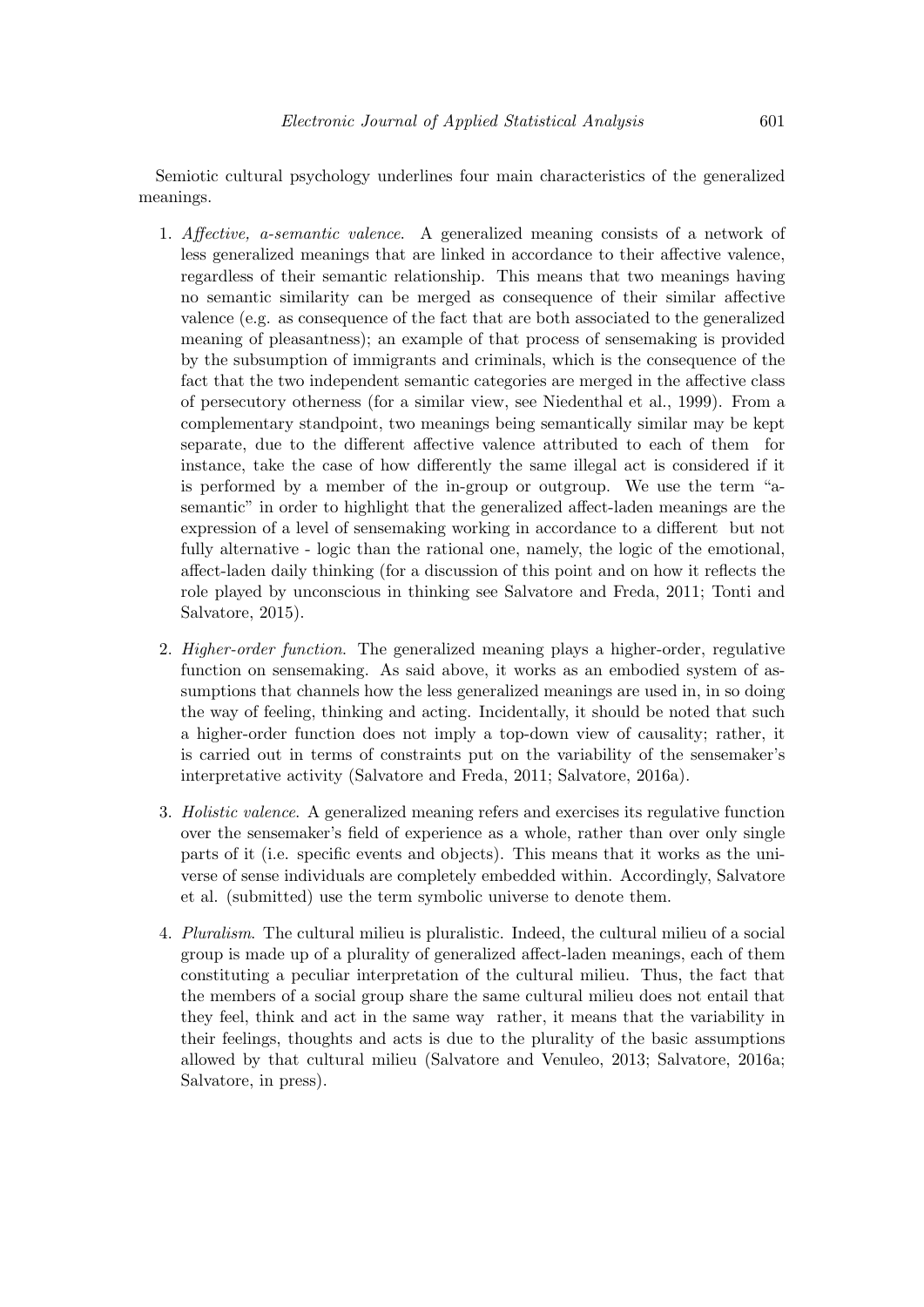#### Evidence of the role of the generalized affect-laden meaningstitle

Several studies from different domains of the psychological sciences have provided evidence as to the generalized affect-laden meanings and the role they play in sensemaking. The vast literature on semantic differential (Osgood et al., 1957) has showed how people tend to represent objects in accordance to latent generalized dimensions (i.e. evaluation, power and activity) that are higher-order with respect to and therefore independent from - the semantic content of specific objects (e.g. the functional properties characterizing objects as "Japanese food" or "Juventus football team").

Moreover, these higher-order dimensions are more or less the same in spite of what objects have been investigated, where and when. Authors have underlined the affective nature of these generalized dimensions, due to their generalized, pre-semantic as well as conative and oppositional (i.e. good-bad; weak-powerful; active-passive) characteristics.

Turvey et al. (1969) found that the prime effect works also when prime and target are not associated because of their semantic linkage but because of the same affective valence. In so doing they showed how people think in accordance to affective, a-semantic linkages among objects. To come to more recent studies, Venuleo et al. (2015) showed that differences at the level of generalized meanings (in the terminology adopted by these authors: subjective cultures) discriminates between pathological and non-pathological gamblers. In another study, Venuleo and colleagues (2016) showed how subjective cultures were able to discriminate the freshmen students that would have drop out an academic program after two years.

Tonti and Salvatore (2015) highlighted a relation between the level of affective activation of the sensemaker and her/his tendency to carry out evaluations of socially relevant objects (e.g. immigrant, future) in terms of homogeneous (despite the lack of semantic linkage among them), extreme judgment (e.g. "very much" or "not at all"). Finally, it is worth referring to a series of studies (Nitti et al., 2010; Salvatore et al., 2010; Gennaro et al., 2017) that have showed that good outcomes in psychotherapies can be modelled in terms of a U-shape dynamics of the generalized meanings exchanged between patient and therapist (for a review of these studies, see Salvatore, 2016a).

#### The large-scale analysis of the cultural milieu

Current approaches to large-scale cultural analysis were not designed specifically for mapping the content of generalized affect-laden meanings. Following Kashima (2014), one can cluster the majority of current approaches in two main classes: analyses based on archival data (e.g. texts from mass media – Michel and colleagues (2011) introduced the term culture online for denoting this kind of approaches) – and survey questionnaires. On the one hand, archival data allow to collect longitudinal, large scale information on the cultural milieu; yet, these information provides cues of the cultural milieu, but does not to map directly its content.

For instance, Twenge and colleagues (2013) mapped the evolution of the individualism in US over about half century (1960-2008) through the analysis of the frequency of words concerning such a dimension of meaning (e.g. I, me, my, unique). On the other hand,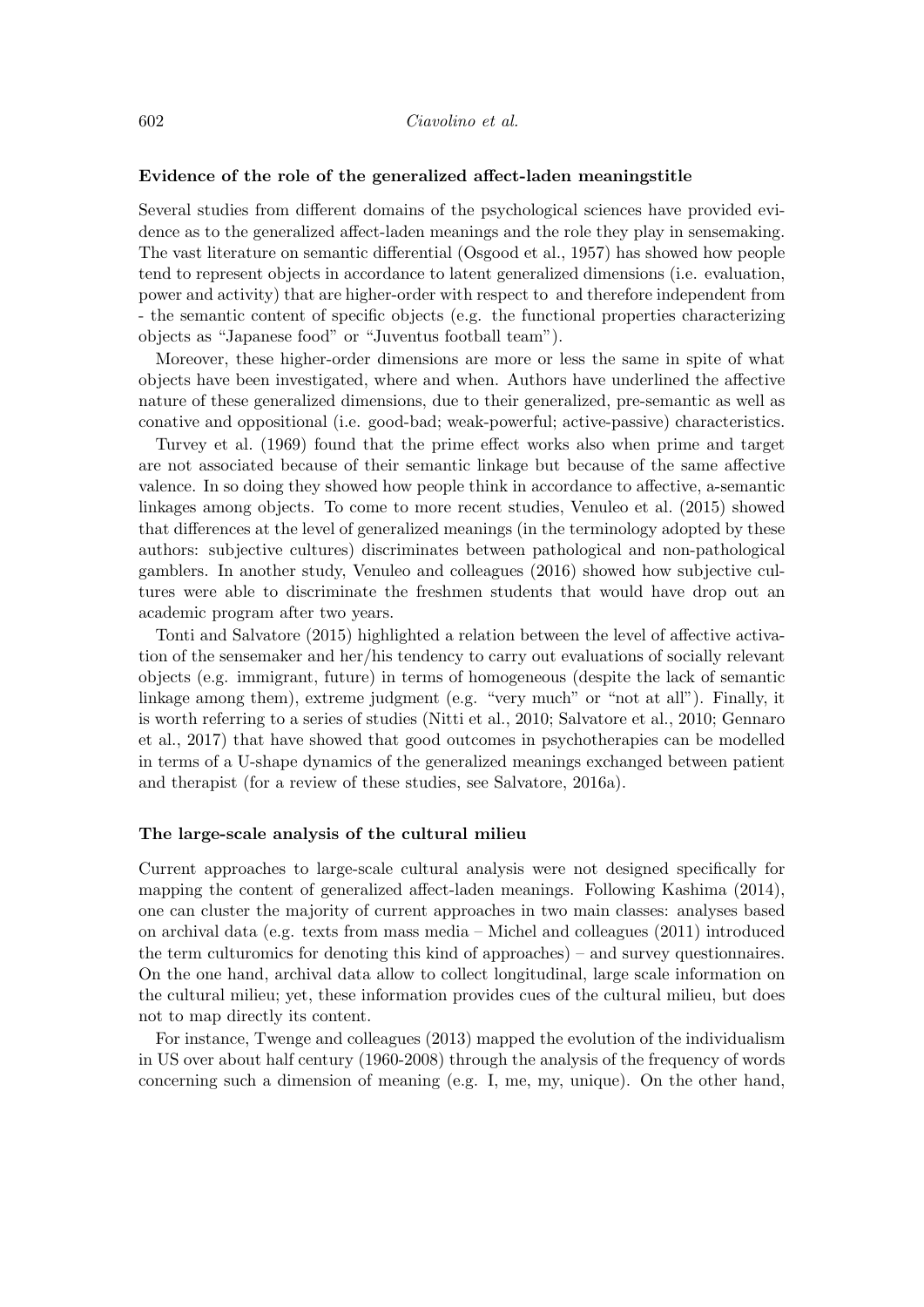survey questionnaires (e.g. World Value Survey [WWS], Eurobarometer) detect the content of the cultural milieu directly (i.e. people's opinions, attitudes and beliefs), but the focus of these instruments is usually not about generalized meaning; instead they typically focus on the way people represent discrete elements of experience (e.g. the trust in institutions). This means that these surveys can provide no more than indirect cues of the generalized affect-laden meanings at the best.

From a complementary standpoint, one can note that qualitative, hermeneutic approaches can provide an alternative solution for the detection of the content of generalized affect-laden meanings and the analysis of their role in sensemaking (e.g. Salvatore, 2014; Salvatore et al., 2013, 2014; Sammut et al., 2012). However, whereas this kind of approaches allows a deep comprehension of people's systems of meanings (also at generalized level, when this is the aim of the analysis), it is unable to and actually it is not designed to - provide a comprehensive map of the cultural milieu of a broad social group or its evolution over time.

## View of Context (VOC). An instrument for mapping the generalized affect-laden meanings

The View of Context (VOC) survey instrument candidates to provide a corrective for this lack of methods. It was designed specifically to detect the content of generalized affect-laden meanings embedded within a large-scale cultural milieu. The methodological rationale framing the VOC can be synthetized in the following points.

- 1. Generalized, a-semantic affect-laden meaning is embodied; therefore, it is not observable directly. It can be mapped only abductively, namely by detecting its effect, that is how it channels the sensemaker's interpretation of the experience.
- 2. Each item of the questionnaire provides the respondent with an object of experience triggering her/his interpretation (e.g., items can ask the respondent to connote a certain object, to assume a position with respect to an affect-laden statement, and so forth; see below, section Instrument).
- 3. Due to its  $(1)$  a-semantic,  $(2)$  higher-order, and  $(3)$  holistic valence (see above section: Generalized affect-laden meanings and sensemaking), one can expect that: (I) the generalized affect-laden meaning consists of a pattern of less generalized meanings e.g. opinions, evaluations, level of agreement with statements associated with each other in spite of the lack of reciprocal semantic similarity; (II) that such a pattern exerts an effect on sensemaker' interpretations (i.e. the way of answering to the questionnaire's items); and (III) that such an effect works transversally over the variety of domains of experience (e.g. the conception of wellbeing, the experience of the place where they live, the trustworthiness of institutions, the vision of own country's future). (expectations I, II and III draw from, respectively, the generalized meaning's characteristics 1, 2, and 3).
- 4. Accordingly, any generalized meaning can be detected through a strategy of pattern recognition namely by means of an analysis aimed at identifying a set of co-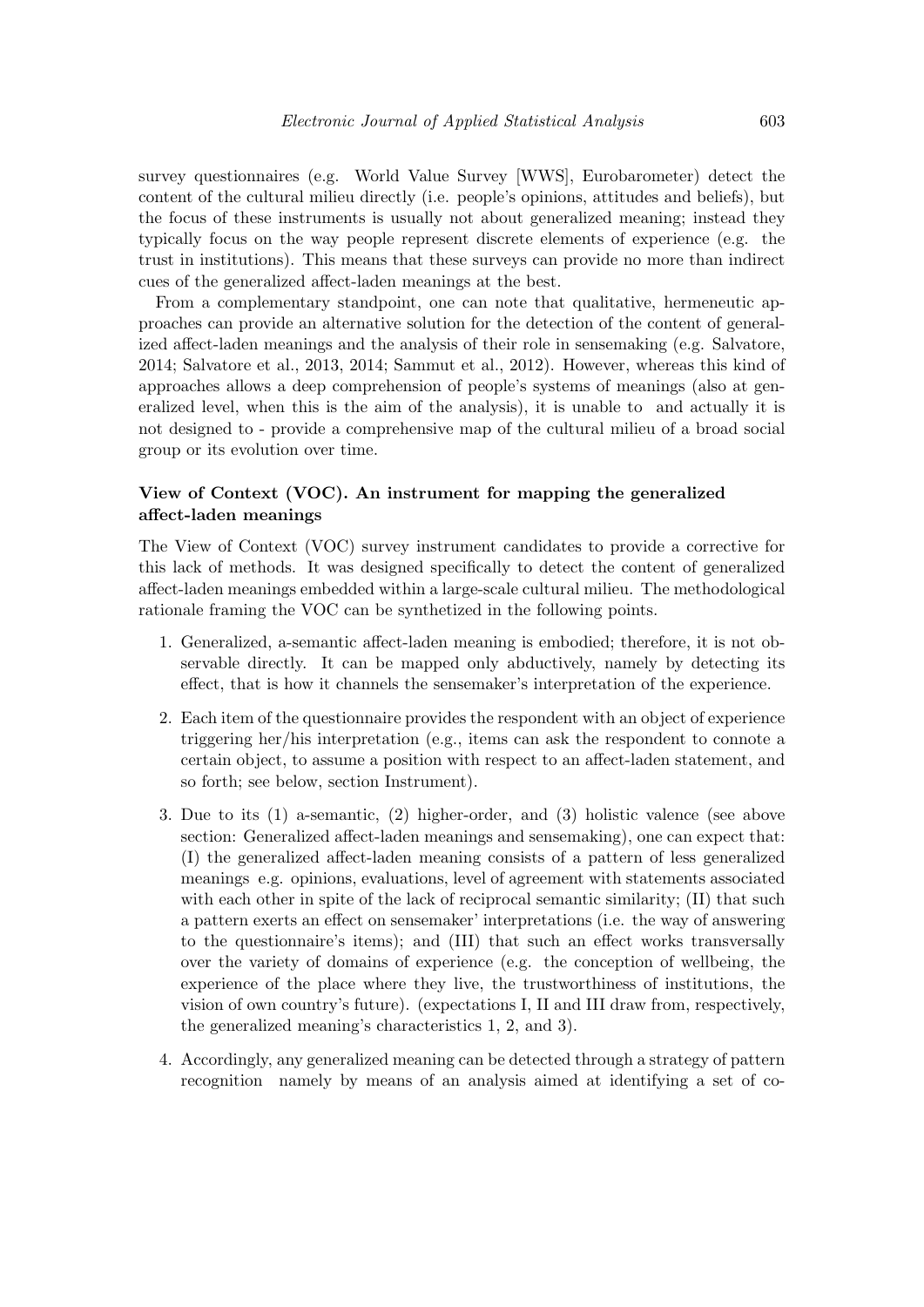occurring responses whose association lends itself to be interpreted meaningfully as the marker of the a-semantic and holistic valence of an underpinning generalized meaning (Salvatore et al., 2017; Salvatore and Venuleo, 2013; see below, Data Analysis).

# 2 Aims and hypotheses

Previous studies provided some evidence of the psychometric properties of the instrument, which showed a satisfactory level of inner consistency (Chronbach's alpha =  $.74$ , cf. Venuleo et al., 2016) as well as good construct (Mannarini et al., 2012) and criterion validity (Venuleo et al., 2015). Yet, these findings have to be considered preliminary, due to the fact that they were obtained from specific sample (students, gamblers) and they concern previous versions of the instrument. Indeed, compared to previous versions, VOC is shorter and more consistent with the a-semantic and affective holistic valences of the generalized meanings. Moreover, whereas the previous questionnaires were in Italian (the language context they were applied), VOC has been built in English. A more systematic program of psychometric validation of VOC is therefore required. This study intends to contribute to this scope with a first analysis of its inner consistency and construct validity. More specifically, the study is aimed at testing if the respondent's systems of meanings detected by the VOC have the characteristics (Affective and a-semantic valence, High-order function, Holistic valence, Pluralism) that the semiotic cultural psychology assumes to be peculiar of the generalized meanings embedded in the socio-cultural environment and channelling the sensemaking (see Introduction). Should this be so, the VOC would show to be an instrument enabling the large-scale analysis of the cultural milieu of a given society in terms of the mapping of the generalized, affect-laden content. Accordingly, the study intends to test the following 5 complementary hypotheses, which are derived from the semiotic cultural psychology's view of the characteristics of the generalized meanings and the role they play in sensemaking.

- 1. The VOC procedure of pattern recognition is able to identify co-occurring responses that have no semantic linkages among them; therefore, such a co-occurrence is not explained or justifiable in terms of intra-class semantic similarity (HP1).
- 2. Rather, each pattern of co-occurring responses is characterized by the same affective valence; therefore, it can be interpreted meaningfully because of the intra-class affective similarity of the co-occurring items (HP2).
- 3. The pattern of co-occurring responses exercises a regulative function on the respondent's way of reacting to items (i.e. on the less generalized meanings the items concerns with) (HP3).
- 4. Such an effect is transversal: it spreads over items whose content concerns with different domains of reference (HP4).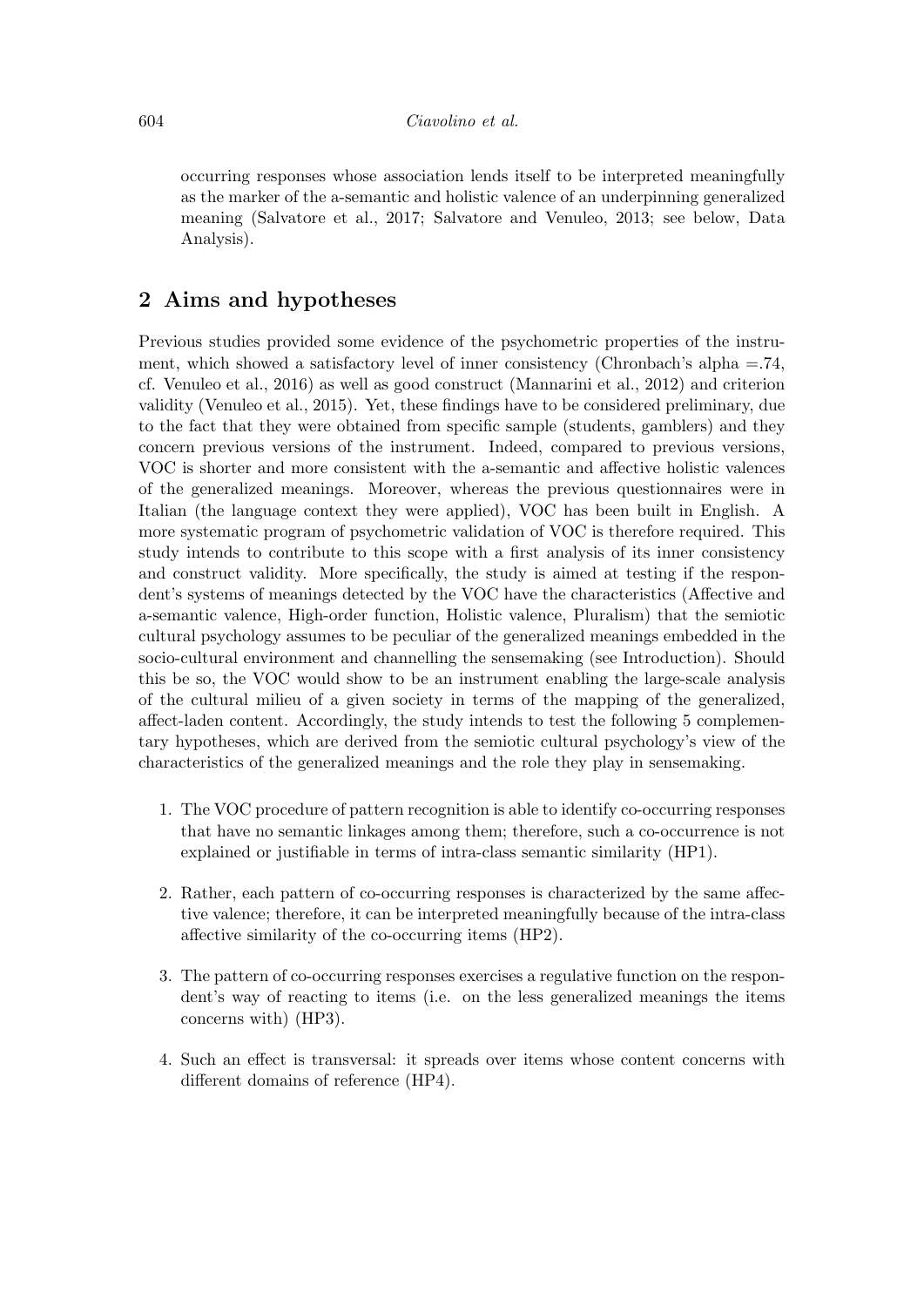5. The VOC procedure of pattern recognition identifies more than one sets of cooccurring responses, each of them characterized by a peculiar affective meaning  $(HP5)$ 

As one can see, hypotheses 1-2 concern characteristic A (a-semantic and affective valence) of the generalized affect-laden meanings; hypotheses 3, 4, and 5 concern their characteristic B (super-order), C (holistic valence), and D (pluralism), respectively.

# 3 Method

In this section we will outline the strategy of analysis used for subjecting the hypotheses HP1-HP5 to empirical test.

Preliminarily, it is worth highlighting that due to the specificity of the VOC questionnaire, the test of its construct validity requires to adopt a quite peculiar methodological strategy, rather different from the standard procedure of validation.

More specifically, two are the facets of the VOC questionnaire that have relevant methodological implications. First, it has to be noted that the VOC questionnaire adopts an explorative approach. Whereas several instruments are based on pre-determined constructs and aimed at measuring their incidence within the population (e.g. the Portrait Value Questionnaire 21 [Schwartz, 2003] provides scores for 4 scales, each of them concerning with a second-order value, being the combination of a set of more specific values: "Self-Transcendence"; "Self-enhancement"; "Openness to change" and "Conservatism"), the VOC has not an a priori repertoire of generalized meanings; rather, it is aimed at searching for the generalized meanings as they are within the cultural milieu under analysis.

Second, the generalized meanings are assumed to have a-semantic and affect-laden content. Due to these two characteristics, the construct validity may not be a matter of consistency between the semantic content of the dimensions detected by the instrument and the expected constructs. Rather, the VOC's construct validity requires to be analysed in terms of the instrument's capability of detecting meanings that prove to have the qualities i.e. a-semantic and affective valence, high-order function, holistic valence and plural (see above, section Generalized affect-laden meanings and sensemaking) that, according to the theory, are specific of the generalized meanings embedded within the cultural milieu.

To this end, a combination of a multidimensional procedure of data analysis, a qualiquantitative item analysis, and a Path Modeling was applied on a survey responses obtained from a UK representative sample. More specifically, first, the multidimensional analysis was used for identifying the meanings mapped by the VOC. In so doing it was possible to test hypotheses that these meanings have a-semantic (HP1) and affective valence (HP2), as well as that they are a plurality (HP5). Second, the Path Modelling was carried out, with the aim of testing if a generalized meaning - modelled as second order latent variable- did play a super-order function (HP3) on a plurality of lower order meanings, each of them corresponding to a domain of reference and modelled as a first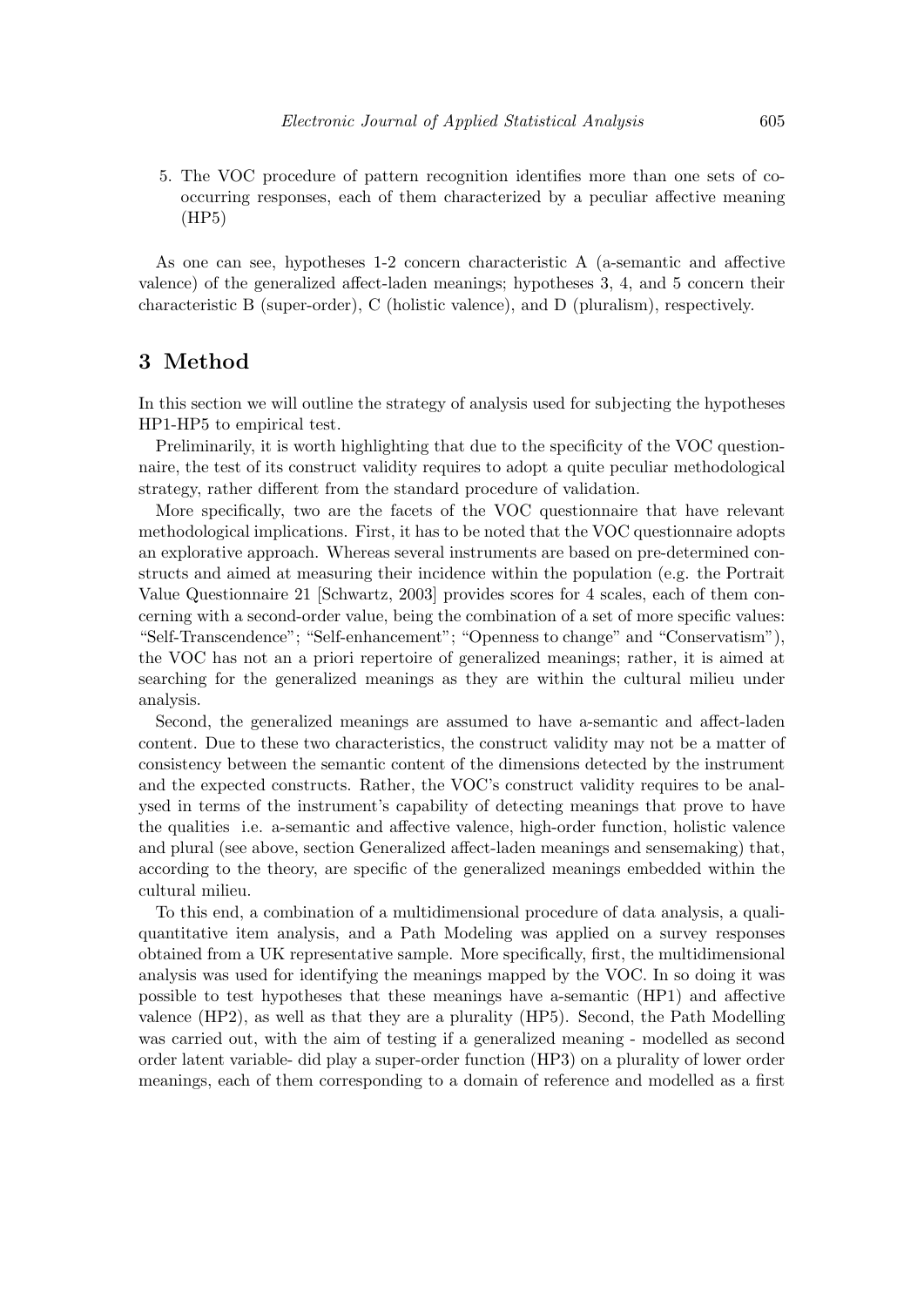order latent variable (HP4). To this end, preliminarily to the Path Modelling, the qualiquantitative content analysis of the VOC was performed, in order to group the VOC items by reason of their domains of reference. Additionally, two further instruments were introduced in the Path Modelling, in order to add two independent domains of reference. In what follows details as to sample, instruments and data analysis are provided.

#### 3.1 Sample

The study is based on a stratified random sample of UK population  $(N=765)$ . The stratification criteria were gender, age, education and region (i.e. NUTS1 geographical units). Participants were involved in the survey in 2016.  $50,1\%$  was female; the average age resulted  $44.98$  (ds=16,187). Table 1 reports the distribution of the sample over levels of education. The questionnaire was applied through an on-line platform accessible from the official site of the Re. Cri. Re project (www.recrire.eu).

|               | F   | %     | Valid % |
|---------------|-----|-------|---------|
| $< 5$ years   | 21  | 2.7   | 3.0     |
| $6-9$ years   | 63  | 8.2   | 8.9     |
| $10-13$ years | 225 | 29.4  | 31.8    |
| $14-17$ years | 241 | 31.5  | 34.0    |
| $>17$ years   | 158 | 20.7  | 22.3    |
| Total         | 708 | 92.5  | 100.0   |
| Missing       | 57  | 7.5   |         |
| Total         | 765 | 100.0 |         |
|               |     |       |         |

Table 1: Sample's Level of education

#### 3.2 Instruments

The study is based on VOC questionnaire and two additional scales Brief Sense of Community Scale, and Multidimensional Scale of Perceived Social Support, the latter used for testing HP3 (high-order function) and HP4 (holistic valence).

The VOC questionnaire has been developed through numerous preliminary contextspecific analyses performed over the last two decades. First versions of the questionnaire and of its rationale have been developed by Carli and Paniccia (1999b) in the context of the cultural analysis of organizations. Following studies expanded the domains of application school (Carli and Paniccia, 2001; Guidi and Salvatore, 2013); higher education (Venuleo et al., 2016); health (Venezia, 2016); local community (Mannarini et al., 2012); local development (Carli and Pagano, 2008); the psychologist as professional (Carli and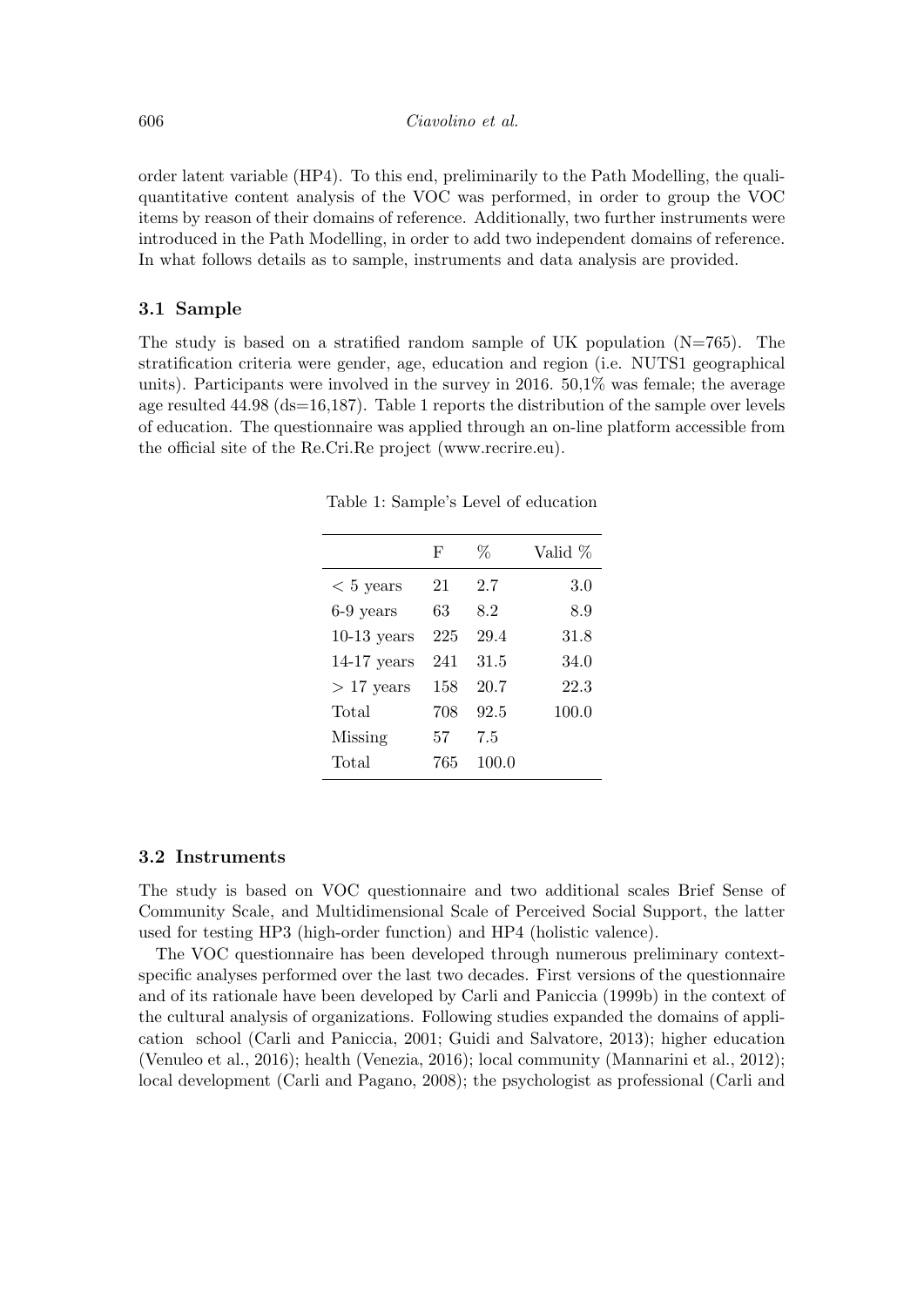Salvatore, 2001; Carli et al., 2004); urban mobility (Carli and Paniccia, 1999a); risks in the workplace (Carli et al., 2013); gambling (Venuleo et al., 2016).

VOC is composed of 68 items, each of them asking the respondent to evaluate/position one's self with respect to an aspect/object/quality of the social and personal experience. More particularly, the questionnaire is composed of two parts. The first part concerns views/evaluations of aspects of the place where the respondent lives (e.g. the reliability of agencies and services; quality of life in the coming years). The second part concerns views/evaluation of aspects concerning the broader social context and life in general (e.g. system of values; people's capacity for change; what constitutes success in life; what behaviour depends on).

Taken as a whole, the items concern 5 main domains of meaning: Universalism (e.g. Level of disagreement/agreement with the statement "Immigrants are a source of cultural enrichment"), Trust (e.g. Level of reliability of Health Care Service); Fatalism/Agency (e.g. Level of [dis]agreement with the statement: "Trying hard is useless because you cannot affect what will be"), Values (e.g. "In your opinion, to succeed in life, how important is: Have few scruples"), Primary Bond (e.g. Level of agreement with the statement: "These days a person doesn't really know whom he can count on").

For the purpose of analysis, the questionnaire can be integrated with a set of indicators aimed at collecting information on the respondents' background (e.g. socio-demographic characteristics; civil status; size of the nuclear family; place of birth and current location; self-evaluation of current health; involvement in volunteer community activities). However, these variables are not used for the detection of the generalized affect-laden meanings.

In accordance with the framework specified above, questionnaire items have been designed to trigger the activation of generalized affect-laden meanings that then channel respondents' interpreting the objects of the micro- and macro-social environment (e.g. evaluation of the place where the person lives; level of trustworthiness of social structures). To this end, the survey items have 4 characteristics that enable the detection of generalized affect-laden meanings. First, items are spread over a plurality of levels and objects of experience (e.g. institutions; quality of life; sense of empowerment; future; rules; interpersonal bonds); in so doing they allow us to detect the connections between elements of different domain of experience, which are considered the expression of the holistic valence of the generalized affect-laden meanings. Second, most of the items are formulated with generic reference points (e.g. your future; your life). This is because the less specifically the object is defined, the greater the probability that it will work as a projective stimulus triggering affective modality of interpretation.

Third, items are designed to go beyond the mere description of states of things. Rather, items are invitations to assume a position with respect to pressing issues, such as identitysensitive matters, which are open to contrasting ideological and value-laden therefore affect-laden - options. Fourth, items are associated with response modes that force the respondent to further take a stance with respect to contrasting positions. More particularly, items present two types of response mode. Some items ask to be answered in terms of a four-point Likert scale without intermediate alternatives. Other items ask respondent to choose one (or more) among a set of contrasting alternatives. Both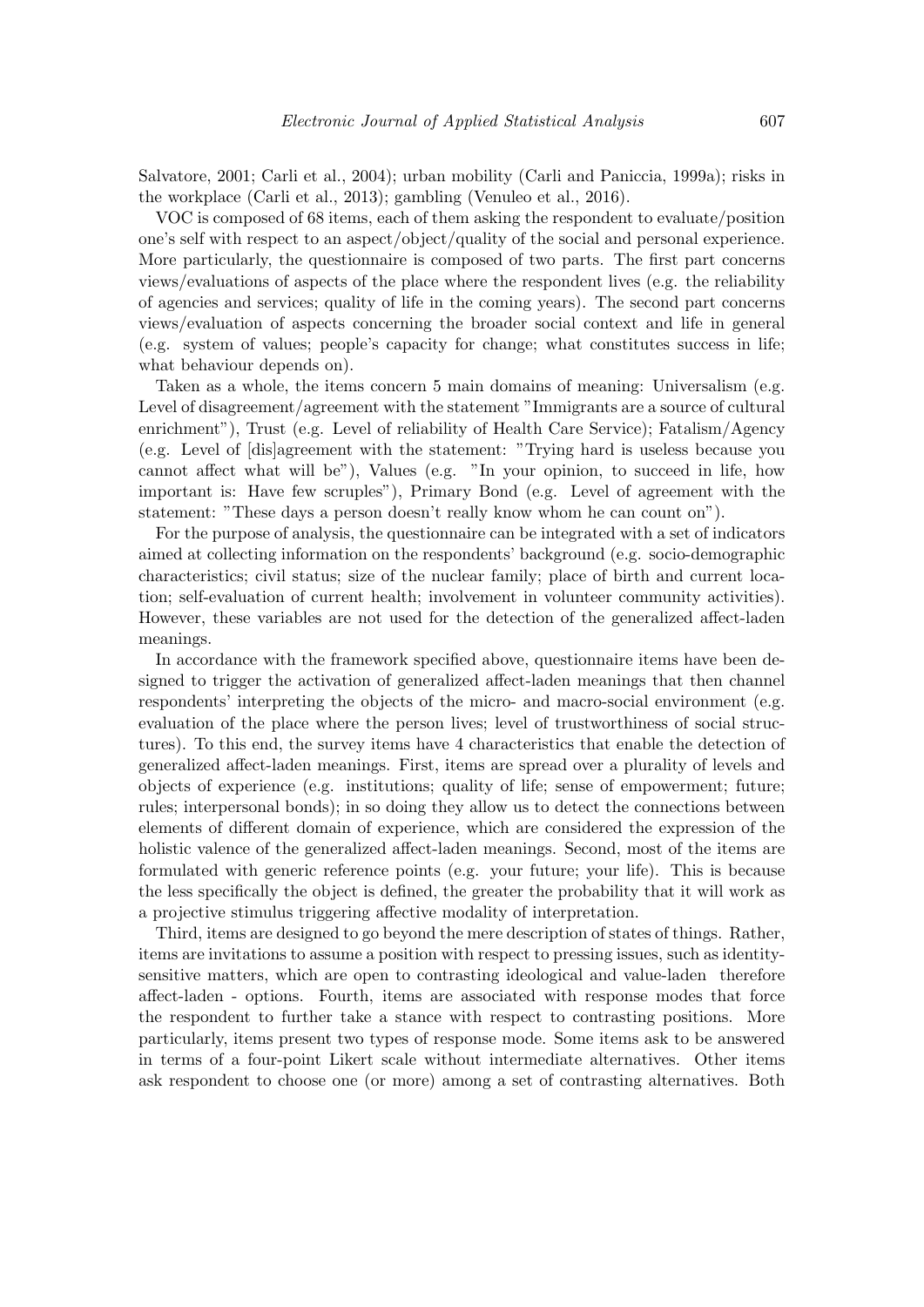the absence of intermediate alternative and the request to choose among contrasting alternatives provides the function of forcing' the responses towards oppositional modes of response (Salvatore et al, 2017; Salvatore and Venuleo, 2013).

It is worth highlight a core specificity of how items are viewed within the VOC framework, because of the fact that it has a relevant implication for the procedure of analysis. In fact, by reason of their face validity, most VOC items are proposed in terms of Likert scale (e.g. "strongly disagree", "quite disagree", "quite agree", "strongly agree"); yet, the VOC does not assume that points of the Likert scales are equidistant and, above all, associated with each other linearly.

Indeed, due to the VOC's aim - the detection of generalized affect-laden meanings - any modality is viewed as an alleged way of marking a specific affective meaning/positioning. As such, differences among modalities cannot be considered to be similar among them e.g. the distance between "strongly disagree" and "quite disagree" has to be considered as a potential marker of the difference between two psychologically even very different affective meanings (e.g. refuse vs critical engagement); Therefore, the distance among them cannot be assumed to be the same as the distance between "quite disagree" and "quite agree". To use an analogy, this is the same to say that the distance between "to love her/him just a bit" and to hate her/him just a bit" cannot be assumed the same as the distance between "to love her/him strongly" and "to love her/him just a bit".

More in general, in accordance with the VOC rationale i.e. the modalities are indicative of peculiar affective positions the relation among them cannot be assumed to consists of difference of degrees - or however only of this kind of difference; rather, they are considered as (at least potentially) differences of states. For instance, to evaluate "fully unreliable" an institution is not just the half of considering it as "quite unreliable". In the former case, the respondent is assumed to be expressing a refuse, an act of deep distancing from the object; whereas in the latter case it is possible she is evaluating its performance: if it were so, the former modality would map the respondent's affective position (refuse), whereas in the latter case it would map the performance of the object. And this would mean that the modalities would have different contents and therefore they would not be associated linearly. Incidentally, the non-linearity among categories was shown by several studies based on preliminary version of VOC.

For instance, Venuleo et al. (2016) found that the first factorial dimension extracted by their dataset differentiated a set of extreme responses from a set of intermediate responses, regardless their content i.e. "strongly disagree" and "strongly agree" modalities proved to be associated with one polarity, whereas intermediate modalities were associated with the other polarity (this dimension proved to play a major role in differentiating drop-out students from not drop-out students).

The non-linear relation among modalities of the same scale is consistent with the asemantic, affective level of meaning the VOC questionnaire is designed to detect. Accordingly, VOC adopts a multidimensional procedure of analysis (Multiple Correspondence Analysis, see below) that, differently from the factorial analysis, assumes the modalities as independent with each other. In so doing, it leaves open the room to the event that the modalities can be associated with each other nonlinearly, as result of their being the markers of different affective states. Needless to say the fact that MCA considers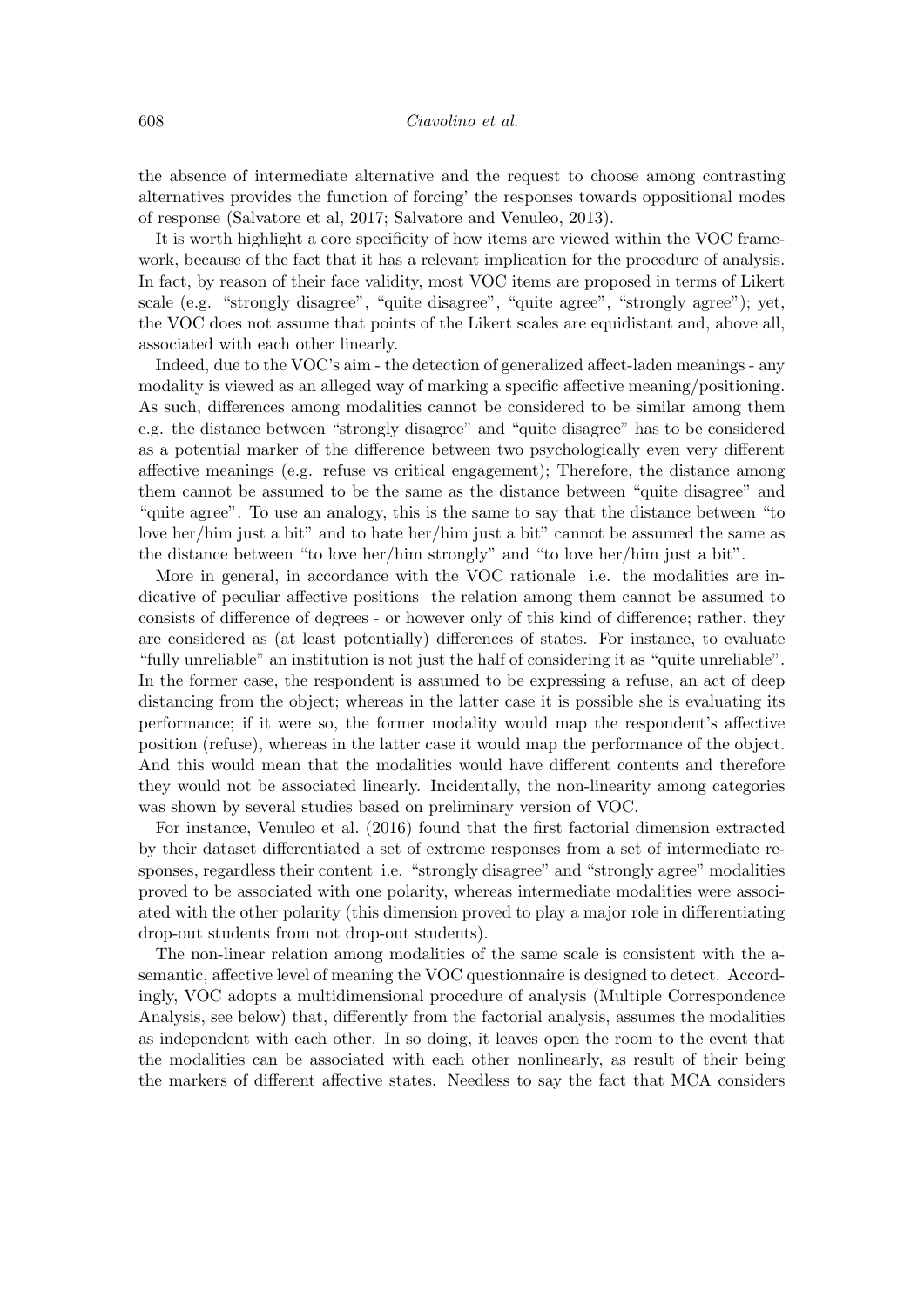each modality as independent reduces data's level of information, given that it means to get rid to the interval/order-level of the scale. Yet just in so doing, the MCA enables to analyse potential relations among modalities that go beyond their being expression of different degree of the same dimension (for a detailed discussion on this point, see Escofier and Pages (2008), Pages (2016) and Blasius and Thiessen (2001). For instance, Venuleo et al. (2016) found that the first factorial dimension extracted by their dataset differentiated a set of extreme responses from a set of intermediate responses, regardless their content i.e. "strongly disagree" and "strongly agree" modalities proved to be associated with one polarity, whereas intermediate modalities were associated with the other polarity (this dimension proved to play a major role in differentiating drop-out students from not drop-out students).

The MCA identifies the main factorial dimensions that account for variability in response patterns in the VOC. Each dimension detects a profile of co-occurring responses - i.e. the tendency to respond with the modality m to the item A, the modality n to the item B, the modality u to the item C and so forth. Insofar as the co-occurring responses  $(m, n, u.)$  have no reciprocal semantic linkage, they can be interpreted as the marker of a generalized affect-laden meaning.

The Multiple Correspondence Analysis is applied to the sample's whole response matrix i.e. the matrix whose i-th cell holds the response of the i-th respondent to the j-th item. It is worth highlighting that the matrix so defined where all items were inserted regardless their semantic content - is consistent with the assumption of the a-semantic and holistic valence of the dimensions of meaning that are expected to be obtained by such a procedure of analysis.

Two other scales were used for further defining lower level constructs. Each was associated with a certain domain of reference that have been inserted in the causal model (cf. below, Data Analysis, step 3) aimed at testing the hypotheses that the generalized meanings have effect on lower level meaning (HP3) concerning a plurality of domains of reference  $(HP4)$ :

- 1. The Multidimensional Scale of Perceived Social Support (MSPSS; Prezza and Principato, 2002; Zimet et al., 1988) is a measure designed to assess the perception of social support. Social support has received great attention in the context of health, where robust relationships were found between social and emotional support from others and health (Reblin and Uchino, 2008), stress and coping research (Cohen and Wills, 1985), and recently also in the socio-political sphere to explain activists' retention (Mannarini and Talò, 2011). MPSS is a 12-item scale, which gives an overall measure of social support as well as tapping into the structure of that support (family, friends and a significant other). Overall perceived social support scale and its subscales showed good reliability (Zimet et al. (1988) found that the Cronbach's alpha for the overall MSPSS was .88). For our purpose we used a 8-item version including only items referred to family and friends.
- 2. The Brief Sense of Community Scale (BSCS, Peterson et al., 2008) is designed to measure the feelings of being part of a meaningful and supportive community worth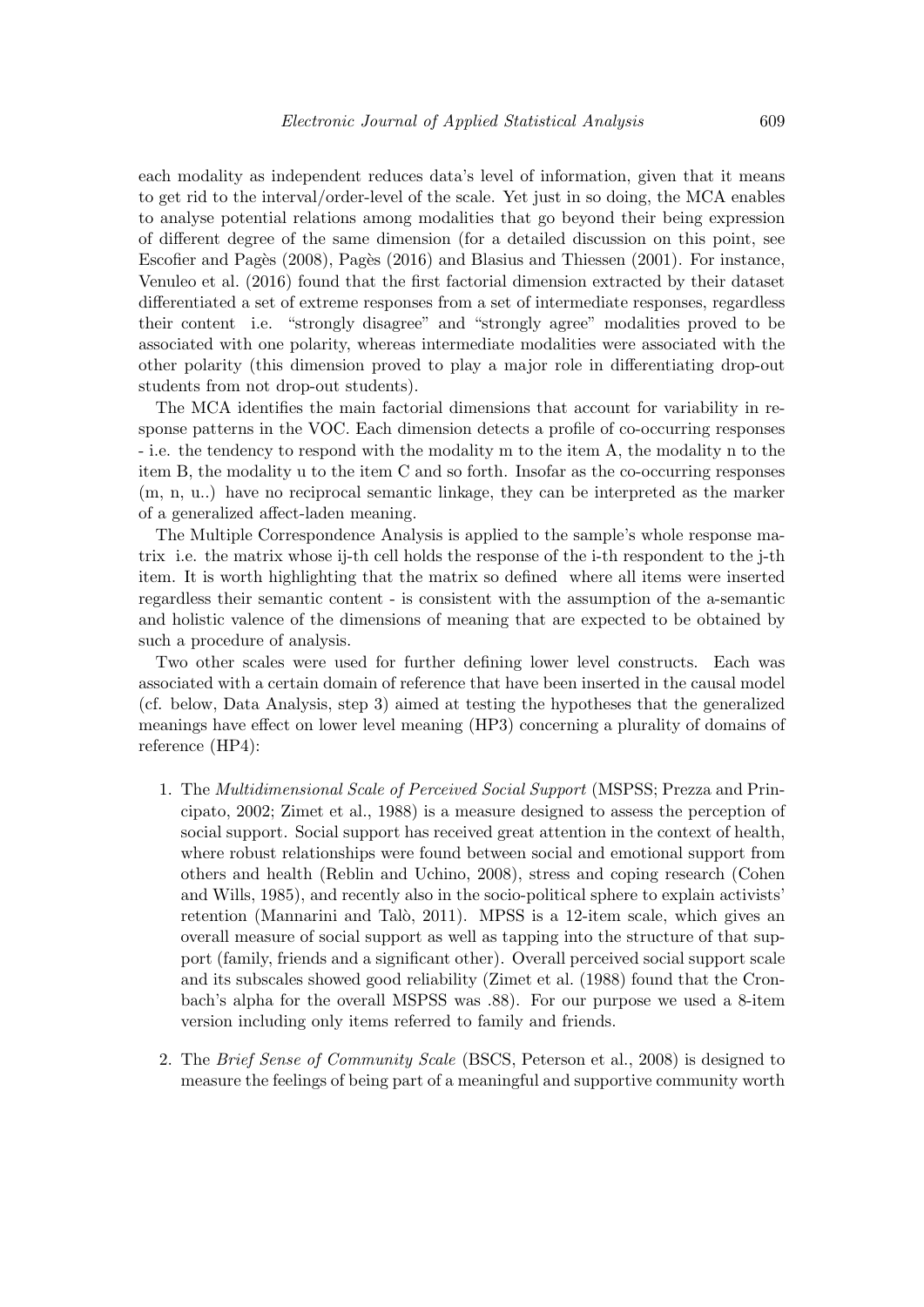of investment. Main correlates of sense of community are a variety of participatory behaviours (Talò et al., 2014), individual and social well-being (Mak et al., 2009; Obst and Stafurik, 2010), life satisfaction (Hombrados-Mendieta et al., 2013) and quality of life (Gattino et al., 2013; Hombrados Mendieta et al., 2009). BSCS, composed of 8 items, measures one second-order factor (overall sense of community) and four first-order factors. First-order factors correspond to the four components posited by McMillan and Chavis (1986) theoretical model: the sense of emotional connection to the community members (shared emotional connection), feelings of belonging (membership), perceptions of being fulfilled in one's needs (need fulfillment), and the belief of being able to influence the community and to be influenced by it (mutual influence). The overall BSCS scale and its subscales showed good reliability and were found to be correlated with community participation, psychological empowerment, mental health, and depression (Peterson et al. (2008) found that the Cronbach's alpha for the overall BSCS was .92).

As one can see, these two scales refer to different domains: the BSCS measures one's experience as member of a social-communitarian network (henceforth: Community); the MSPSS measures the experience of primary bonds with close and significant others (relatives, close friends; henceforth: Primary Bond). Moreover, one can see how these domains, though interrelated, are separate. Indeed, as to the comparison between Community and Primary Bond, though both refer to the relational experience, they concern two different dimensions of the social experience - the whole social group as an entity in itself versus the engagement and interaction with specific close persons the respondent shares a relevant amount of time.

#### 3.3 Data analysis

In order to enable hypotheses to be tested, the following procedure of data analysis was carried out. Preliminarily, the VOC items' main domains of reference were identified through content analysis Then, the VOC's alleged generalized meanings were detected by means of the pattern recognition procedure, based on Multiple Correspondence Analysis. Finally, the causative relationship between the alleged generalized affect-laden meanings and the domains were esteemed by means of the PLS Path Modelling.

#### 3.3.1 Step 1. Multiple Correspondence Analysis

In order to test the hypotheses concerning the a-semantic, affect-laden valence and plurality of the meanings detected by VOC (HP1 and HP2 and HP5), the multidimensional procedure of data analysis (Multiple Correspondence Analysis, MCA) suggested by the VOC rationale was applied. It has to be noted that the adoption of an explorative technique as MCA, rather than the standard confirmatory approach, is due to the specificity of the VOC instrument into account (see section Instruments). Indeed, the MCA is the procedure that the VOC rationale established to be used for analysing the response dataset in order to assume the independency among modalities. Thus, the adoption of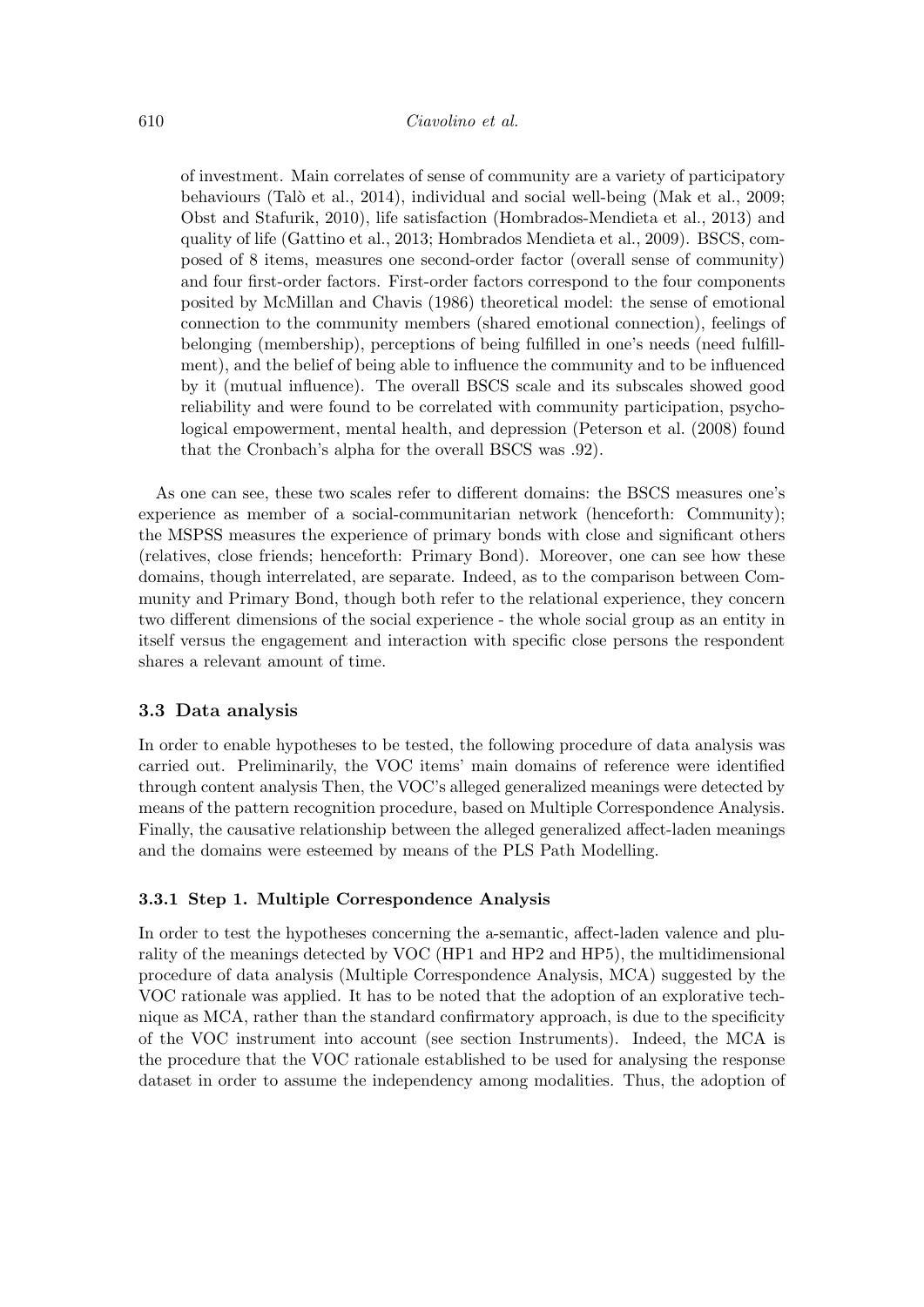the MCA in the frame of the validation study is the way of focusing the study on the actual output of the VOC.

#### 3.3.2 Step 2. VOC items' content analysis

This step was aimed at identifying the main domains VOC items are concerned with. The domains of reference so identified were then used as first-order latent variables in the Path Model built in the following step of analysis (see below, Step 3).

To this end, the following procedure was adopted. First, a procedure of consensual agreement among some of the authors (EC, VF, PG, SS) was carried out, aimed at identifying the main object/domain of reference that the content of each VOC item is concerned with. After the judges rated items independently, they identify and reassess items with divergent ratings/assigned domain. This first steps led to select a subset of items for which judges agreed the domain of reference each of them refer to. More particularly, three domains of references were identified:  $i$ ) Territorial and macro socialcontext (henceforth: Context); *ii*) Sense of Agency (henceforth: Agency); *iii*) Meaning of success in one's life (henceforth: Success).

Second, the reliability of the content of items in accordance to these three domains of reference made by the first group of judges was confirmed by 5 independent and blind judges. To this end, independent and blind judges were provided with the subset of VOC items obtained from the previous step and asked to identify the main domain of reference of each of the items, where they chose among the three domains of reference emerged from the previous step. Only items for which at least 4 out 5 independent judges confirmed the evaluations of the first judges were kept for the analysis. Table 2 reports the 3 domains of references identified and the VOC items associated with them (the whole questionnaire is reported in Annex 1).

#### 3.3.3 Step 3. PLS-PM modeling

Partial Least Squares Path Modeling (PLS-PM) with higher-order constructs was implemented in order to estimate the higher-order (i.e. HP 3) and holistic relationships between the generalized affect-laden meanings and the VOC items as well as the other scales (i.e. HP 4). The PLS-PM was chosen because it is the most suitable tool for the investigation of relations with a high level of abstraction (Nitti and Ciavolino, 2014, Ciavolino, 2012). Indeed, the specificity of PLS-PM is its flexibility, robustness and fewer demands concerning distributional assumptions and requirements for identification (Ciavolino and Al-Nasser, 2009; Lohmöller, 1989; Sarnacchiaro and D'Ambra, 2012; Ciavolino et al., 2015; Ciavolino and Nitti, 2013).

More specifically, PLS-PM is a non-parametric approach. Thus, thanks to it, we obtained two main advantages with respect to other SEM approach. First, we made this stage of analysis consistent with the previous one, based on MCA, which is a nonparametric technique too. Second, it is worth noting that PLS-PM is considered a soft modeling approach where no strong assumptions are required (with respect to the distributions, the sample size and the measurement scale). More specifically, the advantages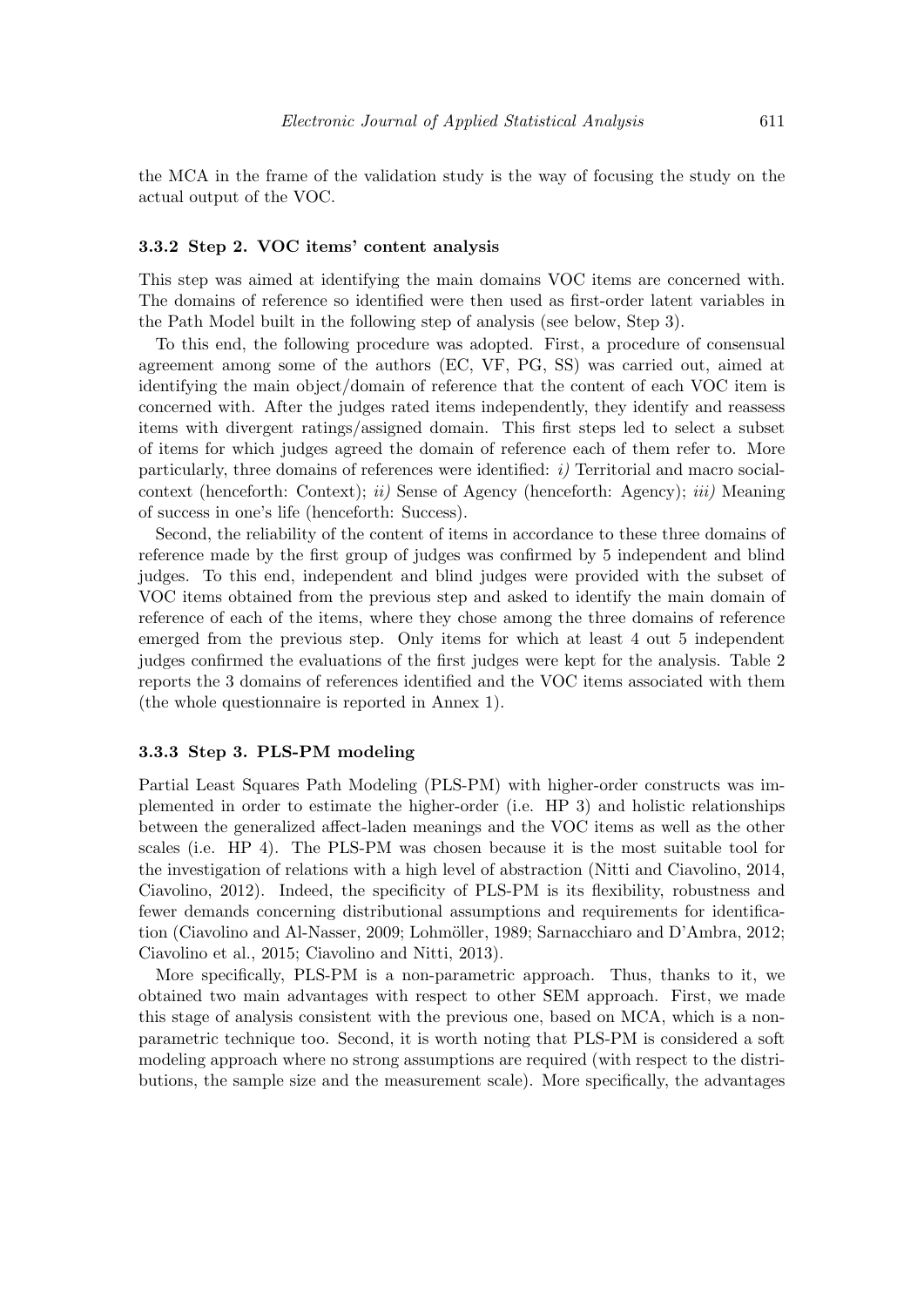#### Ciavolino et al.

| VOC items                                                                | Main domain of reference |
|--------------------------------------------------------------------------|--------------------------|
| RELIABILITY-Public transport                                             |                          |
| RELIABILITY-Health care services                                         |                          |
| RELIABILITY-Police                                                       |                          |
| RELIABILITY-Schools                                                      | Context                  |
| RELIABILITY-Public Administration                                        |                          |
| RELIABILITY-Companies                                                    |                          |
| HOW YOU WILL LIVE IN THE PLACE YOU LIVE IN NEXT 5 Ys                     |                          |
| AGREEMENT-Those who succeed in the life has luck on their side           |                          |
| AGREEMENT-Trying hard is useless, because you cannot affect what will be |                          |
| AGREEMENT-My life is controlled by accidental happenings                 | Agency                   |
| AGREEMENT-My life is chiefly controlled by powerful others               |                          |
| AGREEMENT-It is not possible at all to make any provision                |                          |
| TO SUCCEED IN LIFE-Understanding the world                               |                          |
| TO SUCCEED IN LIFE-Acquiring knowledge                                   |                          |
| TO SUCCEED IN LIFE-Adjusting to the main trends                          |                          |
| TO SUCCEED IN LIFE-Forming alliances with stronger people                | <b>Success</b>           |
| TO SUCCEED IN LIFE-Having a few scruples                                 |                          |
| TO SUCCEED IN LIFE-Having a few scruples                                 |                          |
| TO SUCCEED IN LIFE-Sharing                                               |                          |

#### Table 2: VOC items domains of reference used in PLS-PM

of this non-parametric approach can be synthesized as follows. PLS-PM:

- 1. does not suffer from indeterminacy problems as SEM based on ML estimators;
- 2. does not assume normality of data in our case this is a relevant aspect, due to the scales used, which are not considered coming from any probability distribution:
- 3. even if it does not require it, in the case of large size sample it provides consistent estimations:
- 4. it works well in case of multicollinearity, that is very common in case of variables underlying same concepts (latent variables).

The PLS-PM can be thought of as the analysis of two conceptually different models: 1) A structural (or inner) model that specifies the causal relationships among Latent Variables (LVs), as posited by a given theory; 2) A measurement (or outer) model that specifies the relationship of the Manifest Variables (MVs) with their (alleged) underlying  $IVs.$ 

The current study adopts a development of the method designed for taking into account hierarchical patterns of latent variables, namely the interaction between higher and lower constructs - the so-called Hierarchical Component Model or Repeated Indicators Approach (RIA, Lohmöller, 1989). In the RIA, the manifest indicators, each measuring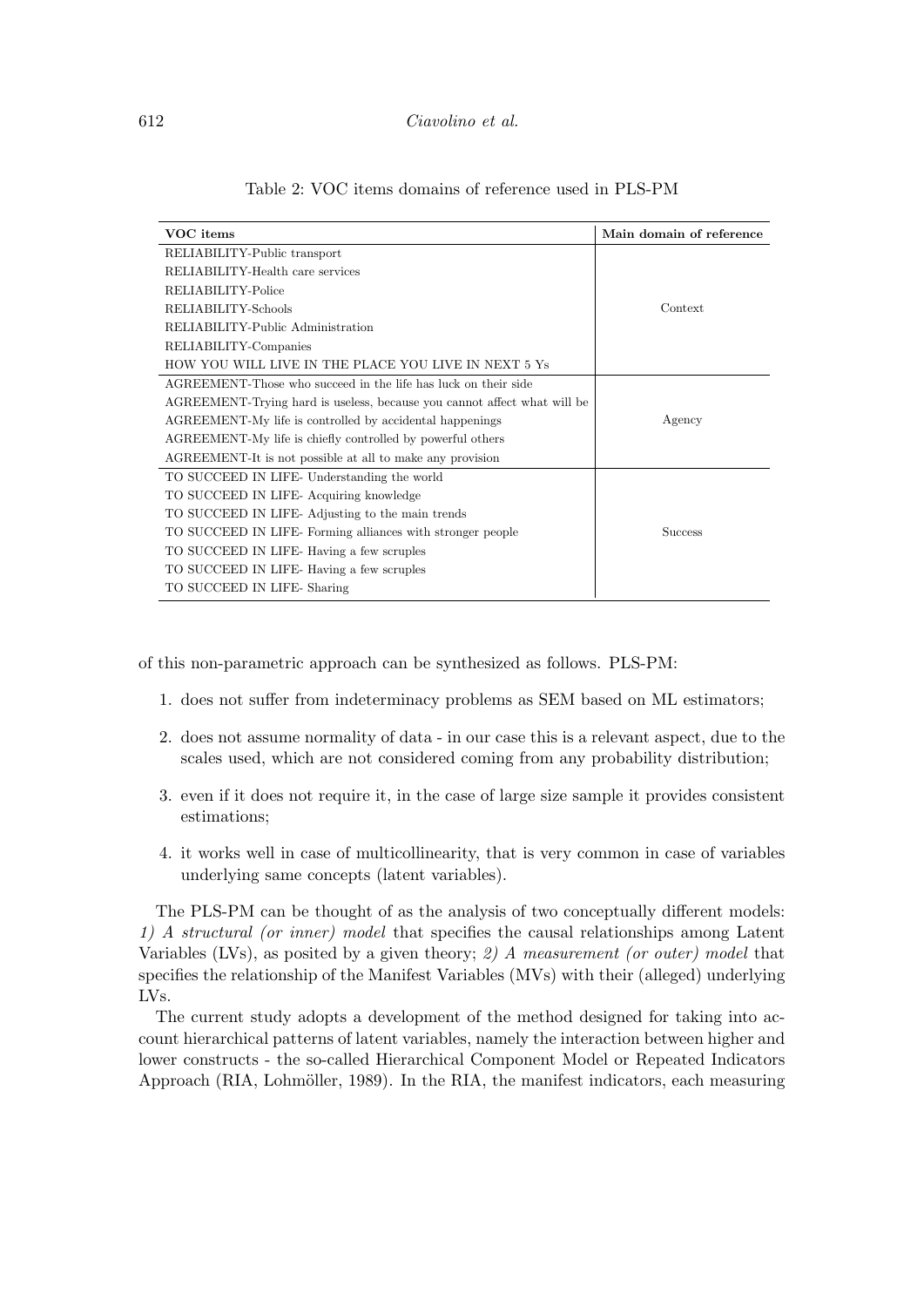rst-order LV, are simply repeated in order to represent the higher-order construct. Because of its simplicity, this approach is the most used by researchers who want to model higher-order constructs with PLS (Nitti and Ciavolino, 2014).

In the current study, each domain of reference represents one first-order Latent Variable; the alleged generalized affect-laden meaning represents the second-order Latent Variable. More specifically, the model considered 5 domains as first-order Latent Variables:

- 3 VOC items' domains of reference identified in the context of step 2 of analysisi.e. i) Context, ii) Agency; iii) Success;
- 2 additional domains of references, each of them corresponding to one of the scales used in the study: iv) Community Linkage, v) Primary Bond,

The latter two domains of references (i.e. domains iv-v) were added in order to extend the test of Hypotheses 3 (higher-order function) and 4 (holistic valence) beyond the boundary of the VOC items. Adding these two domains eliminates the possibility that findings could be interpreted as a methodological artefact derived from the inner organization of the questionnaire and/or the procedure of repeated indicators used in the context of the PLS.

Indeed, the estimation of the second-order Latent Variables uses all and only VOC items as Manifest Variables; the items of the other two scales [(iv) Sense of Community. (v) Scale of Perceived Social Support were used as Manifest Variables for modelling only the corresponding first-order Latent Variable (i.e. Community and Primary Bond). This means that these Manifest Variables were not used in the measurement of the second-order Latent Variable.

#### Two further specifications are worth discussion

First, the PLS-PM is based on a subset of the VOC items (i.e. the one listed in Table 3). Indeed, we excluded from the analysis the items lacking a clear domain of reference as well as items having a dichotic structure (i.e. yes/no); the latter were removed because they do not fit the computational requirements of PLS modelling.

Second, despite the alleged plurality of generalized affect-laden meaning (cf. HP5), the PLS-PM took one second-order Latent Variable into account only. This is because this is the most consistent solution with respect to the computational constraints involved in the use of the Repeated Indicator Approach (RIA). According to this approach, the Manifest Variables are distinguished because of their semantic content at the level of measurement of the first-order Latent Variable, whereas they are considered together and without pre-hoc distinction at the repeated level of the measurement of the higher level; consequently, a single, global second-order construct comes to be measured.

Needless to say, this constraint means that the second-order Latent Variable esteemed by the PLS-PM and the factorial dimensions extracted from the Multiple Correspondence Analysis cannot be compared. Accordingly, we used the PLS-PM for testing only the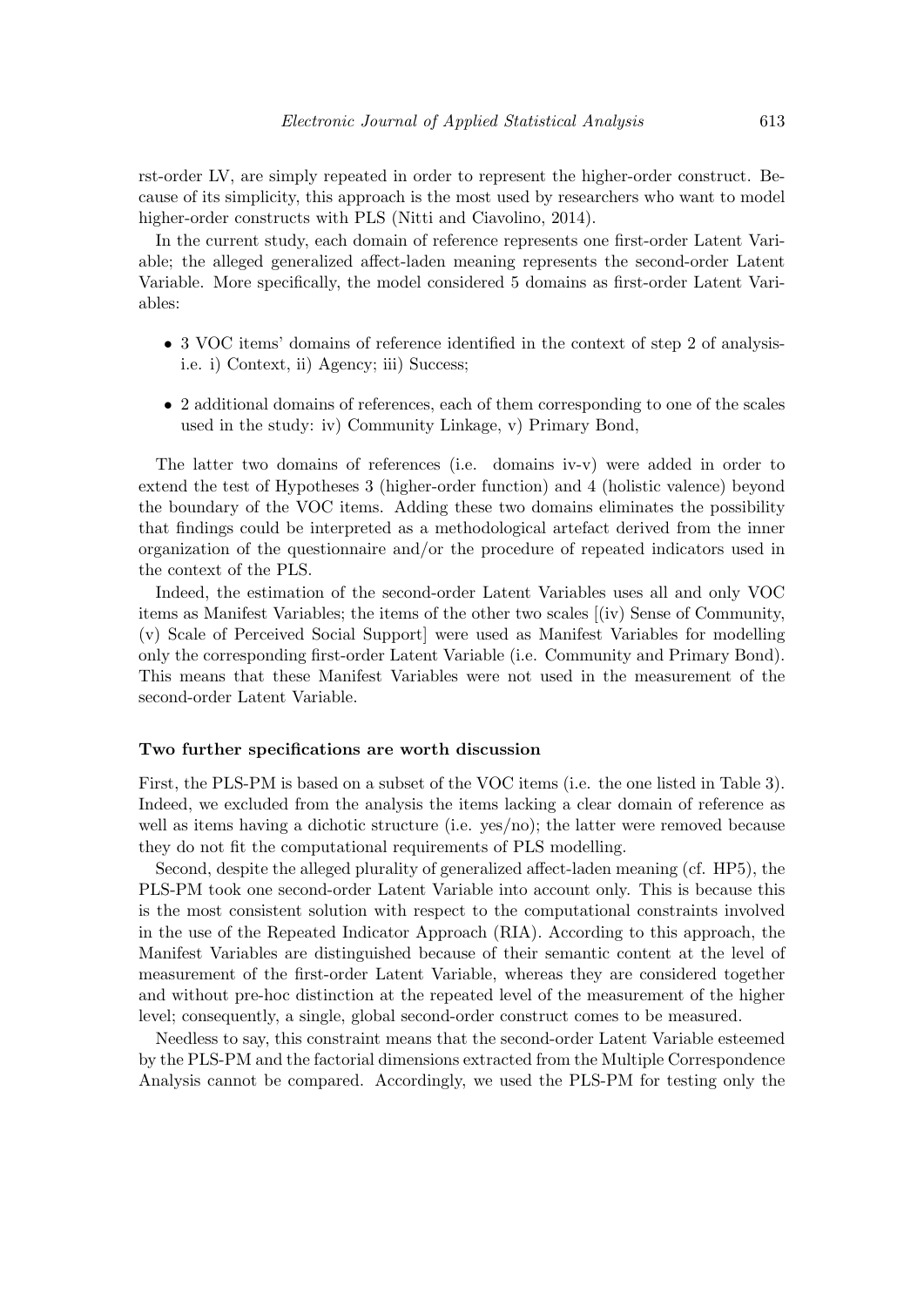

Figure 1: The structural higher-order path model

Hypotheses 3 and 4, that are independent from the content and the number of the secondorder constructs; instead, they focus on the structural relation between meanings with lower and higher levels of generalization.

According to the theoretical model, the LVs  $\xi_1^I$  (Context),  $\xi_2^I$  (Agency),  $\xi_3^I$ , (Success),  $\xi_4^I$  (Community),  $\xi_5^I$  (Primary Bond) were considered as first order constructs. This assumption of independence was made because these constructs concern separate objects/domains of references. Consequently, in the first-order model, no causative relationships among the constructs were assumed, which limited the analysis to a descriptive calculation of the correlation (Pearson's coefficient) among them. The second-order construct  $(\xi^{II})$  introduced is a dimension underlying the VOC first-order Latent Variables s,  $(\xi_1^I - \xi_3^I)$  and linked (in a "reflective" way, see appendix) with all five fist-order Latent Variables. Composite reliability (Chin, 1998) was used to assess the internal consistency of each block of MVs (it should be  $i$ , .70). Regarding the inner model, the coefficient of determination (R-square) of each dependent LV gives the local fit of the model. Goodness of Fit (GoF) was taken as a goodness of fit index of the overall model. Furthermore, for assessing the significance of path coefficients, t-values have been computed by bootstrapping (200 samples; t-values  $> 1.96$  significant at the 0.01 level).

## 4 Results

### 4.1 Step 1. Multiple Correspondence Analysis

Table 3a-c reports the 3 main factorial dimensions extracted by the Multiple Correspondence Analysis, showing the only the first five negative and positive coordinates (for all the items, with coordinates  $\geq$  2, see Annex 2). These factorial dimensions correspond to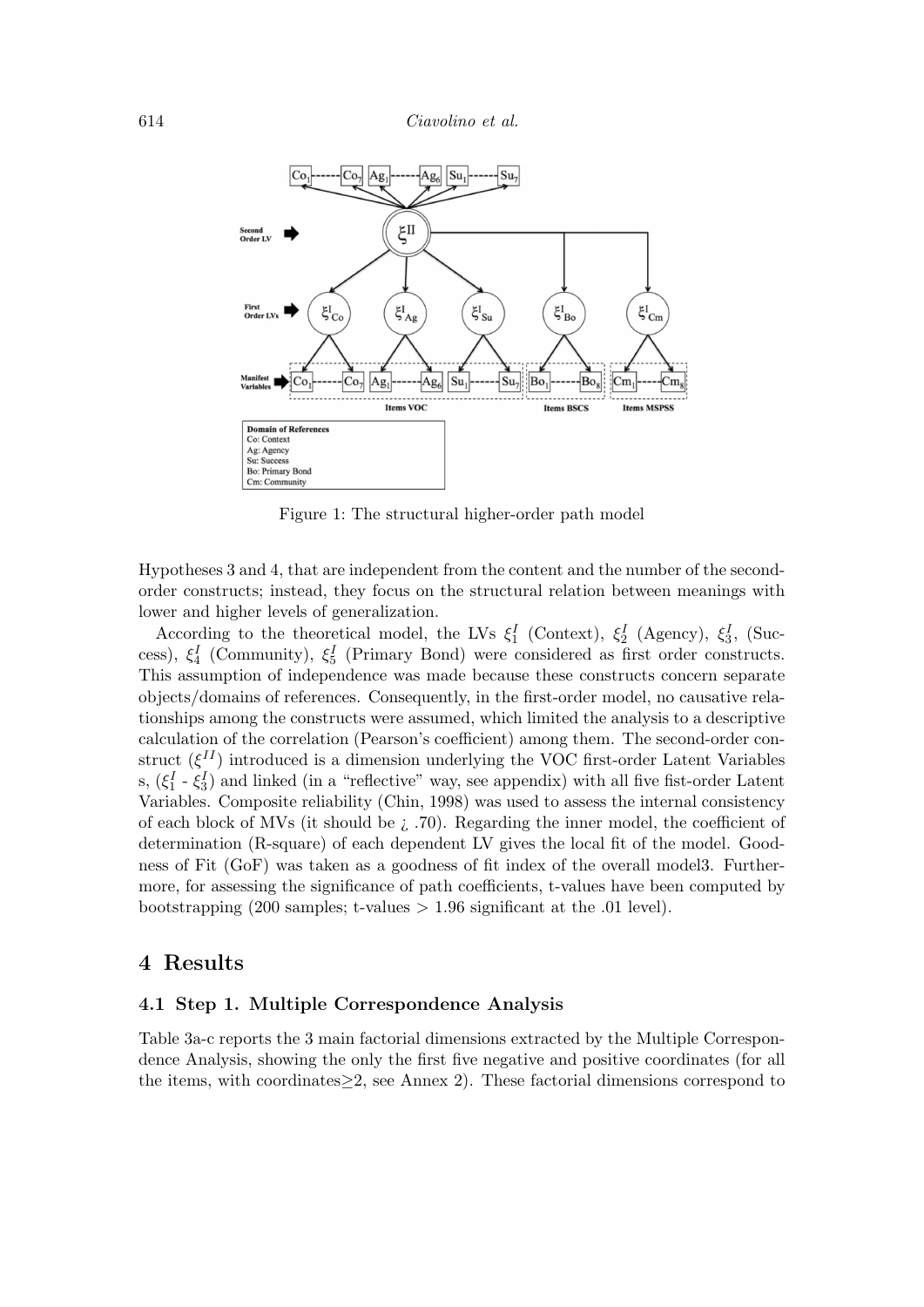$41.13\%$  of the whole inertia (respectively 17.87%, 14.9% 8.35%; The inertia associated with each factor was calculated in accordance to the Benzecr's simplified formula of revaluation  $[(\lambda^* = \lambda^2)$  - where  $\lambda$  stands for the factorial dimension's eigenvalue and  $\lambda^*$ is the re-evaluated eigenvalue].

|                     | (a) VOC items domains of reference used in PLS-PM           |                   |             |  |  |
|---------------------|-------------------------------------------------------------|-------------------|-------------|--|--|
| Id                  | <b>Items</b>                                                | Modalities        | Coordinates |  |  |
| F1.1                | AGREEM. My life is determined by my own actions             | quite agree       | $-4.9999$   |  |  |
| F1.2                | AGREEM.-Nowadays a person has to live pretty much for today | quite agree       | $-4.8693$   |  |  |
| F1.3                | AGREEM. There's little use in writing to public officials   | quite agree       | $-4.8586$   |  |  |
| F1.4                | AGREEM.-Sometimes to break the rules to help one's loved    | quite agree       | $-4.8247$   |  |  |
| F1.5                | RELIABILITY-Police                                          | quite             | $-4.4571$   |  |  |
| <b>CENTRAL ZONE</b> |                                                             |                   |             |  |  |
| F1.76               | AGREEM. My life is determined by my own actions             | strongly agree    | 4.5849      |  |  |
| F1.77               | RELIABILITY-Schools                                         | not at all        | 4.6264      |  |  |
| F1.78               | AGREEM.-My life is controlled by accidental happenings      | strongly disagree | 4.6724      |  |  |
| F1.79               | AGREEM.-It is useless to bustle, since you cannot affect    | strongly disagree | 4.7327      |  |  |
| F1.80               | AGREEM. The lot of the average man is getting worse         | strongly disagree | 4.8250      |  |  |

Table 3: VOC items domains of reference used in PLS-PM

(b) VOC items domains of reference used in PLS-PM

| Id                | <b>Items</b>                                              | Modalities     | Coordinates |  |  |
|-------------------|-----------------------------------------------------------|----------------|-------------|--|--|
| F2.1              | RELIABILITY-Schools                                       | not at all     | $-5.1219$   |  |  |
| F2.2              | AGREEM.-It's hardly fair to bring children into the world | strongly agree | $-4.7858$   |  |  |
| F2.3              | RELIABILITY-Health care services                          | quite          | $-4.6853$   |  |  |
| F2.4              | RELIABILITY-Health care services                          | not at all     | $-4.6163$   |  |  |
| F2.5              | TO SUCCEED IN LIFE-Sharing                                | not at all     | $-4.3059$   |  |  |
|                   | <b>CENTRAL ZONE</b>                                       |                |             |  |  |
| F <sub>2.66</sub> | RELIABILITY-Police                                        | very           | 4.8395      |  |  |
| F <sub>2.67</sub> | RELIABILITY-Schools                                       | very           | 5.1894      |  |  |
| F <sub>2.68</sub> | RELIABILITY-Public Administration                         | very           | 6.2237      |  |  |
| F <sub>2.69</sub> | RELIABILITY-Companies                                     | very           | 6.2726      |  |  |
| F2.70             | RELIABILITY-Health care services                          | very           | 7.1483      |  |  |

(c) VOC items domains of reference used in PLS-PM

| Id    | <b>Items</b>                                                | <b>Modalities</b>    | Coordinates |
|-------|-------------------------------------------------------------|----------------------|-------------|
| F3.1  | AGREEM.-Nowadays a person has to live pretty much for today | quite disagree       | $-5.4627$   |
| F3.2  | HOW YOU WILL LIVE IN THE PLACE YOU LIVE IN NEXT 5 Ys        | neither worse nor be | $-4.9617$   |
| F3.3  | AGREEM.-My life is chiefly controlled by powerful others    | quite disagree       | $-4.7646$   |
| F3.4  | AGREEM. It is not possible at all to make any provision     | strongly disagree    | $-3.3711$   |
| F3.5  | WELLBEING IS-Health                                         | Yes                  | $-2.9589$   |
|       | CENTRAL ZONE                                                |                      |             |
| F3.50 | AGREEM. It is useless to bustle, since you cannot affect    | quite agree          | 4.8102      |
| F3.51 | AGREEM.-My life is controlled by accidental happenings      | strongly agree       | 5.4002      |
| F3.52 | TO SUCCEED IN LIFE-Forming alliances with stronger people   | very                 | 5.9755      |
| F3.53 | AGREEM.-The lot of the average man is getting worse         | strongly agree       | 6.0665      |
| F3.54 | AGREEM.-My life is chiefly controlled by powerful others    | strongly agree       | 6.1631      |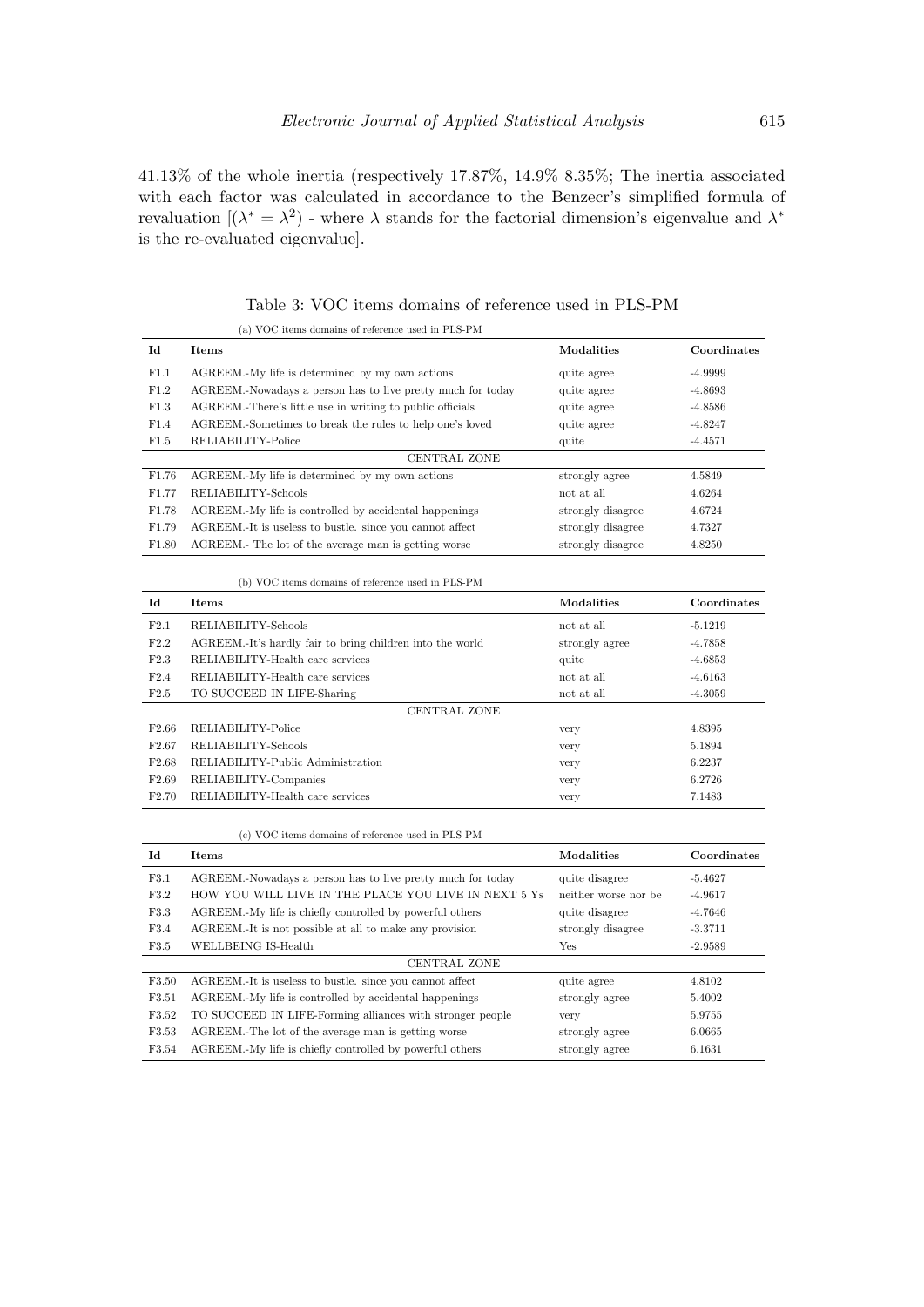#### 4.2 Step 2. PLS Path Modeling

In what follows the main outputs of the PLS-PM are reported. First, the measurement model is presented, then the structural model.

#### **Measurement** models

As preliminary analysis, the inner consistency of the constructs was evaluated. Table 5 reports the alpha coefficients so obtained. Coefficients vary from 0.696 (Success) to 0.955 (Primary Bond), showing how both first-order Latent Variables and second-order Latent Variable have at least an acceptable inner consistency.

|                | <b>MVs</b> | C. alpha | DG. rho | eig. 1st | eig. $2nd$ |
|----------------|------------|----------|---------|----------|------------|
| LV1            | 19         | 0.740    | 0.766   | 3.570    | 2.789      |
| Context        |            | 0.774    | 0.839   | 3.058    | 0.923      |
| Agency         | 5          | 0.749    | 0.833   | 2.511    | 0.810      |
| <b>Success</b> | 7          | 0.696    | 0.792   | 2.512    | 1.382      |
| Primary Bond   | 8          | 0.955    | 0.962   | 6.110    | 0.412      |
| Community      | 8          | 0.918    | 0.933   | 5.124    | 0.888      |

Table 5: Alpha coefficients of first-order and second-order Latent Variables

The weights of the first-order Latent Variable measurement can be viewed as the estimate of the contribution of the Manifest Variable to the measurement of the Latent Variable. For all 5 first-order Latent Variables, the Manifest Variables show weights being not below 0.5, all are within the bootstrap confidence intervals  $(95\%)$ , therefore they can be considered statistically significant. Moreover, it is worth noting that in all cases the original weights values are closely matched with those obtained from the bootstrap procedure, which shows that the estimates are stable over the dataset (cf. Table A, Annex 3). As to the measurement of the second-order Latent Variable, one can observe that all Manifest Variables in analysis showed significant weights, ranging from 0.176 (AGREEMENT-Trying hard is useless, because you cannot affect what will be) to 0.612 (RELIABILITY-Public Administration) (cf. Table B, Annex 3).

Table 6 reports the Pearson's coefficients of correlation between the first-order Latent Variables. The second-order Latent Variable correlates highly and significantly with all first-order Latent Variables from  $r = .794$  (with Context) to  $r = -328$  (with Primary Bond). Also 8 out 10 correlations between first-order Latent Variables are significant, yet only in 2 cases (Context vs Community and Bond vs Community) r is over .300.

Finally, table 7 reports the Pearson's coefficients of correlation between the second order Latent Variable and the three factorial dimensions obtained by the MCA performed at the first step.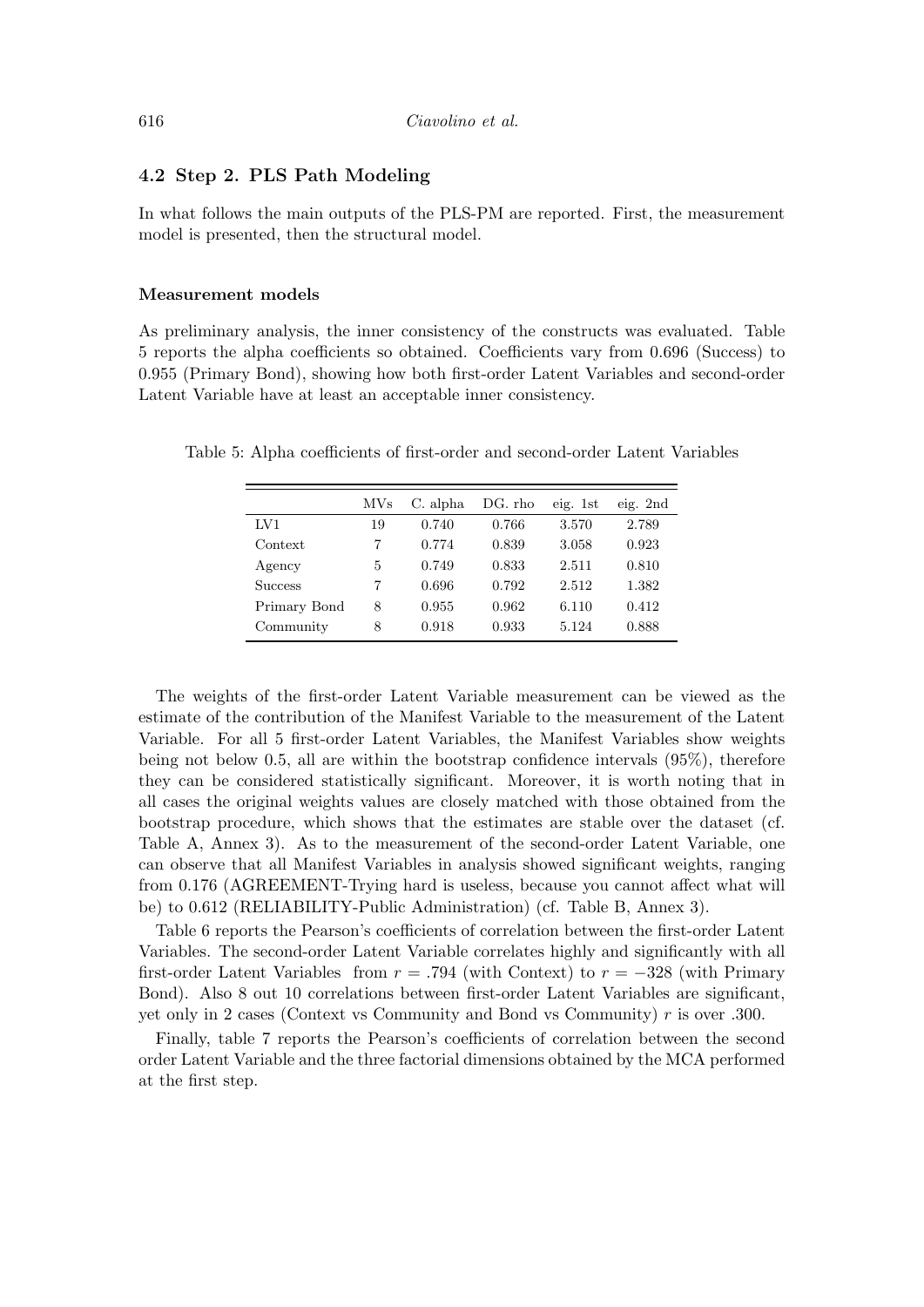|                | Agency | <b>Success</b> | Primary Bond Community |           |
|----------------|--------|----------------|------------------------|-----------|
| Context        | 0.007  | $0.258**$      | $0.283**$              | $0.524**$ |
| Agency         |        | $0.145**$      | $-0.044$               | $0.073*$  |
| <b>Success</b> |        |                | $0.299**$              | $0.233**$ |
| Primary Bond   |        |                |                        | $0.336**$ |

Table 6: Pearson's coefficients of correlation between first Latent Variables

\*\* Correlation is significant at the 0.01 level (2-tailed).

\* Correlation is significant at the 0.05 level (2-tailed).

Table 7: Pearson's coefficients of correlation between second-order Latent Variable and MCA factorial dimensions

|                              | MCA FACTOR 1 | MCA FACTOR 2 | MCA FACTOR 3 |
|------------------------------|--------------|--------------|--------------|
| Second order Latent Variable | $0.423**$    | $0.789**$    | $0.384**$    |
|                              |              |              |              |

\*\* Correlation is significant at the 0.01 level (2-tailed).

#### Structural model

Reliable and valid outer model estimations permit an evaluation of the inner path model estimates. The essential criteria for this assessment are the coefficient of determination  $(R<sup>2</sup>)$  of Latent Variables and the path coefficients. In order to determine the  $R<sup>2</sup>$  values' confidence intervals a bootstrap procedure was used (Tenenhaus and Vinzi, 2005). Falk and Miller (1992) recommended the R2 for variable's variance explained by the independent variables has to be greater than 0.10. An  $R^2$  greater than 0.10 ensures that the variance explained by the endogenous variables has practical as well as statistical significance.

As to the 5 first-order Latent Variables, the observed  $R^2$  value were found to be 0.631: 0.141; 0.515; 0.108; and 0.244, respectively for Context, Agency, Success, Primary Bond, and Community (cf. Table 8). Thus, for all first-order Latent Variables the original value is quite higher than the recommended value  $(0.10)$  with the exception of Primary Bond, whose  $R^2$  is however above the threshold. Moreover, in all cases the original values can be seen as reliable because the results are close to those obtained from bootstrapping the confidence intervals.

The path coefficient estimates the effect of the second-order Latent Variable on the first-order Latent Variables. Due to the fact that the path coefficient is standardized, it can be interpreted as if were an  $r$  coefficient. Boot strapping was also use to determine the path coefficients' confidence intervals in this instance (Tenenhaus and Vinzi, 2005).

Table 9 reports the path coefficients estimating the causative linkages between the second-order Latent Variables and the first-order Latent Variables. Original coefficients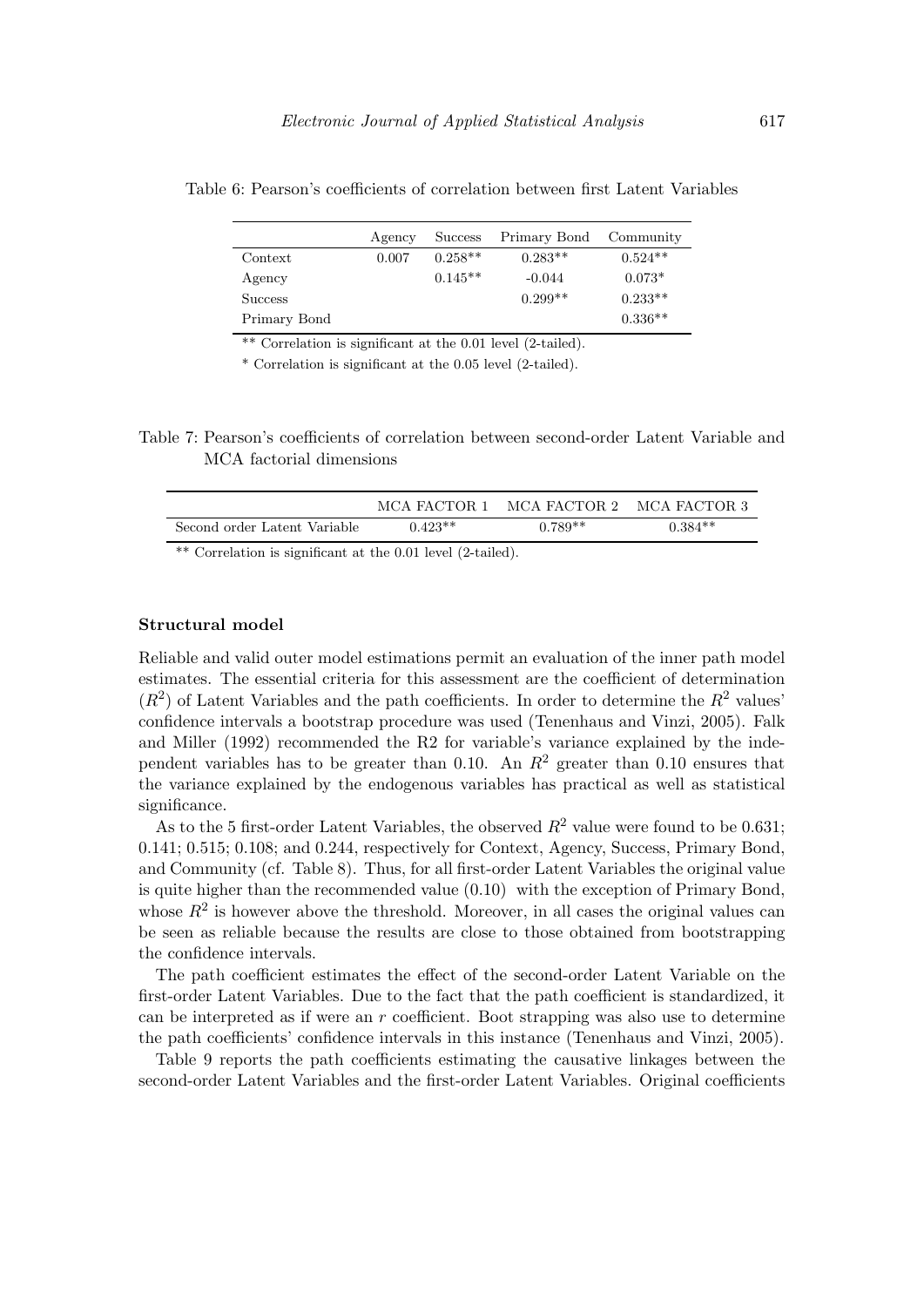|                | Original | Mean.Boot | Std.Error | perc.025 | perc.975 |
|----------------|----------|-----------|-----------|----------|----------|
| Context        | 0.631    | 0.631     | 0.032     | 0.562    | 0.689    |
| Agency         | 0.141    | 0.149     | 0.043     | 0.067    | 0.24     |
| <b>Success</b> | 0.515    | 0.514     | 0.041     | 0.432    | 0.597    |
| Primary Bond   | 0.108    | 0.109     | 0.023     | 0.065    | 0.148    |
| Community      | 0.244    | 0.247     | 0.032     | 0.179    | 0.309    |

Table 8:  $R^2$  of the first-order Latent Variable

are very close to those obtained from the bootstrapping procedure. The size of the path coefficients is rather high in the case of Context  $(0.794)$  and Success  $(0.718)$ ; however, also the other path coefficients (Community [0.493], Agency [0.375] and Primary Bond  $[0.328]$  are quite strong; all of them fall within the confidence intervals.

Table 9: Path coefficients of the inner model

| Second Order $LV \rightarrow$ First Order LV | Original | Mean.Boot | Std.Error | perc.025 | perc.975 |
|----------------------------------------------|----------|-----------|-----------|----------|----------|
| $LV2 \rightarrow$ Context                    | 0.794    | 0.794     | 0.02      | 0.75     | 0.83     |
| $LV2 \rightarrow \text{Agency}$              | 0.375    | 0.377     | 0.083     | 0.256    | 0.489    |
| $LV2 \rightarrow Success$                    | 0.718    | 0.716     | 0.029     | 0.657    | 0.773    |
| $LV2 \rightarrow Primary Bond$               | 0.328    | 0.328     | 0.035     | 0.255    | 0.385    |
| $LV2 \rightarrow$ Community                  | 0.493    | 0.496     | 0.033     | 0.423    | 0.556    |

## 5 Discussion

## Step 1. The Multiple Correspondence Analysis

Preliminarily, it is worth noting that the cumulative inertia explained by the three factorial dimensions extracted by the Multiple Correspondence Analysis is notably high  $(41.13\%)$ . This datum suggests that these three dimensions are able to map in a synthetic way a large part of the variability underling the sample's responses.

And this is consistent with the VOC theoretical assumption of the relevant role played by embodied generalized meanings underling the way of answering to the questionnaire as well as the methodological assumption that such dimensions have to be detected by means of an abductive process based on a procedure of pattern recognition (see section VOC rationale). The analysis of the items associated with the three factorial dimensions leads to the following interpretations of the latter:

• Factorial dimension 1: MODE OF EXPERIENCE (moderation vs. reactivity).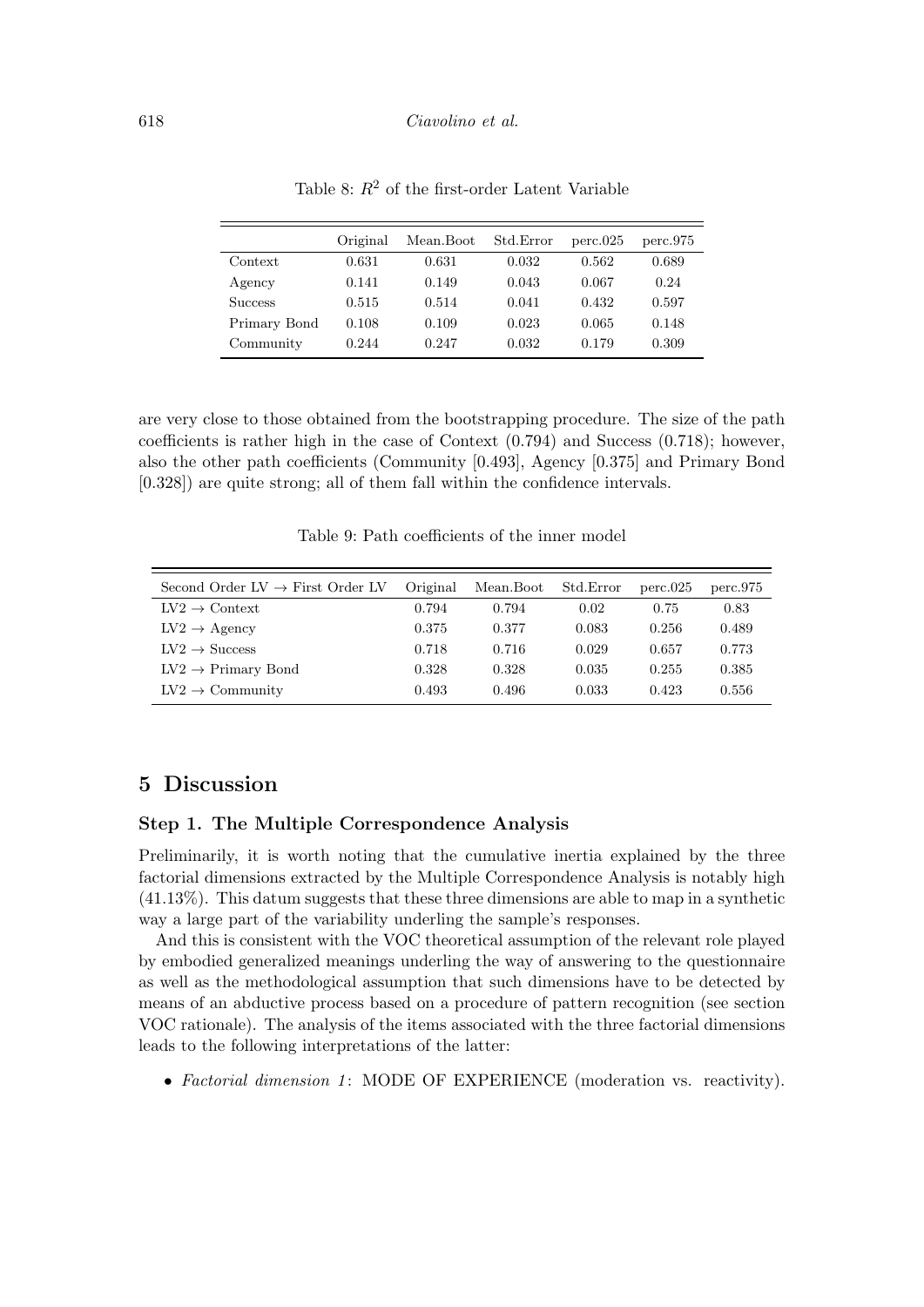One polarity of this dimension is characterized by intermediate response modalities. Responses grouped on the polarity can even have the opposite content and/or valence [F1.20; F1.21; F1.25; F1.26] [here and henceforth alphanumeric strings refers to the table 3a-c items. Accordingly, one is led to interpret this polarity as the marker of a mode of responding, therefore of perceiving experience, characterized by an attitude of moderation, reflected in the tendency to modulate judgments and positions toward objects. The other polarity is associated with response modalities adopting extreme choices. Also in this case the content of the aggregate response is not consistent  $[F1.58; F1.76; F1.60; F1.75]$ , in some cases is even contradictory [F1.40; F1.52; F1.43]. Accordingly, this polarity can be interpreted in terms of the extremism of the response modality, which seems to reflect a reactive attitude towards experience, regardless of its positive or negative quality (for a similar pattern of responses and similar way of interpreting them, see Venuleo et al., 2016). The label attributed to the factorial dimension reflects such a reading of it.

- Factorial dimension 2: CONNOTATION OF THE WORLD (foe vs. friend). This factorial dimension is characterized by the opposition between two generalized ways of connoting the world as a whole. On the one hand, a fully negative connotation qualifying the world as unfair, meaningless, unreliable - life is getting worse  $[F2.21]$ , no chance to think of the future  $[F2.29]$  the latter is expected to go far worse  $[F2.17]$ ; no chance to cope with problems [F2.14]; agencies and services are highly unreliable  $[F2.2; F2.4; F2.7; F2.11; however, F2.3];$  people are unreliable too  $[F2.18];$  rules do not count  $[F2.12]$ . On the other hand, a fully positive connotation qualifying the world as a fine, trustworthy, affordable object to engage with - Trust in the future  $[F2.47; F2.53; F2.58]$ ; there is room for pursuing one's projects  $[F2.43]$ ; Issues can be faced [F2.4; F2.42]; people [F2.56], Agencies [F2.64; F2.66; F2.67;  $F2.68$ ;  $F2.69$ ;  $F2.70$  and rules  $[F2.55]$  are resources on which to rely. This enables to have an open attitude towards one's agency  $[F2.41, F2.46; F.2.52]$  as well as towards otherness [F2.50]. Accordingly, we interpret this factorial dimension as a the marker of a basic connotation of the world in terms of the opposition foe/friend.
- Factorial dimension  $\beta$ : LOCUS OF CONTROL (agency vs. agencies). On a polarity of this factorial dimensions one finds response modalities valorising civic values and commitment on social life [F3.10; F3.16] as well as rejection of power [F3.3], conformism [F3.13] and opportunism [F3.20]. On the opposite polarity one finds response modalities that foreground lack of agency  $[F3.38]$ , fatalism  $[F3.49]$ , acceptance of given circumstances [F3.54], together with the confidence with the fact that things will get better [F3.35; F3.36], evidently as a result of the quality of the context and rules, which one has to follow and to entrust of [F3.34]. In sum, the polarities characterizing this factorial dimension lead it to be interpreted as the marker of a meaning consisting of the opposition between two views of where the control is lied as depending on one's agency and commitment versus depending on the supporting capacity of the system/context (institutions, agencies).

Take as a whole, the output of the Multiple Correspondence Analysis results to be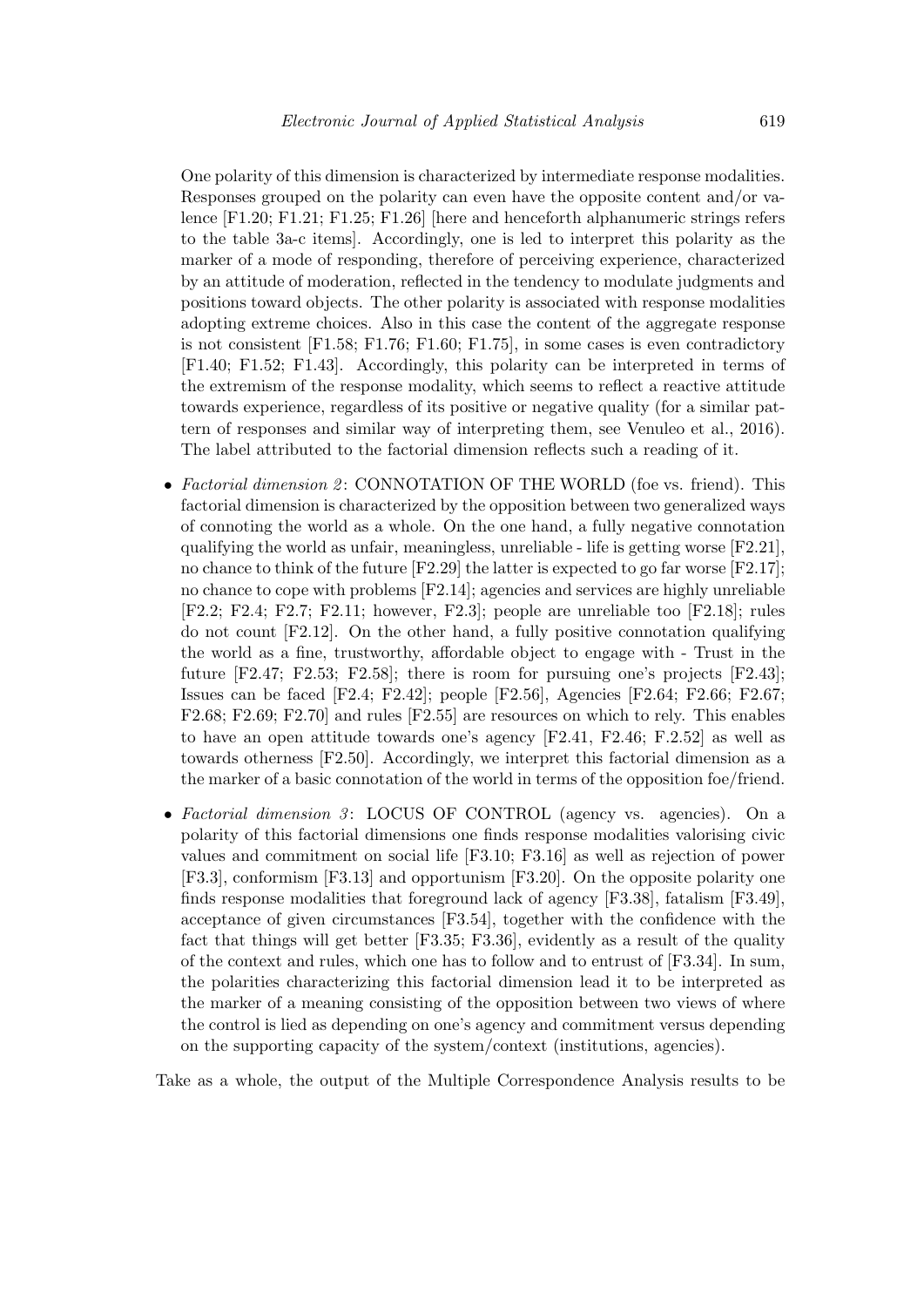consistent with Hypotheses 1, Hypotheses 2 and Hypothesis 5. First, the factorial dimensions obtained by the Multiple Correspondence Analysis are composed by patterns of items whose combination is not justified by a strictly semantic standpoint (which confirms Hypothesis 1). On the other hand, this does not mean that the factorial dimensions are void of meaning rather, their meaning is emotional in character, namely reflecting the intra-class affective similarity within each profile of responses (as expected by Hypothesis 2). In the case of the first factorial dimension, each polarity of the first dimension comprises responses that are contradictory with each other in their semantic content, yet are similar in their intensity (intermediate vs extreme).

In the case of the second factorial dimension, responses are similar in regard to basic affective connotation negative (world as foe) vs positive (world as friend); the sharing of such a connotation links responses whose co-occurrence finds no semantic justification e.g. the fact that all agencies (public administration, school, health services) are considered. ered reliable (or not reliable) makes it difficult to consider these to reflect an analytic, rational-based judgment. In the same vein, there is no semantic linkage between for instance - this global trust in agencies, trustworthiness in people, way of seeing immigrants.

Again, it is interesting to note how the set of responses concerning having success in life are distributed on both polarities homogeneously with only one exception (item F2.34 "To succeed in life: Acquiring knowledge" "quite") negative modalities that indicate inability to have success (i.e. modalities: not at all, not very) are all on the polarity foe, whereas positive modalities (i.e. quite, very) are all on the polarity friend. Thus, the two profiles of responses do not seem to concern the functional evaluation of the way of having success; rather, they seem to express the basic feeling of being or not being able to deal with life, namely to be in relation with a world providing such a chance or not.

The third factorial dimension shows a similar pattern; indeed, also in this case one can see how there is no necessary semantic linkage between responses associated with the same polarity e.g. to conceive the wellbeing as having good health and to disagree with the statements as "Nowadays a person has to live pretty much for today" and "my life is chiefly controlled by powerful others" as well as with the trust on people (cf. F3.6 and F3.7); similarly, there is no semantic similarity between the view of one's life as chiefly controlled by powerful others  $(F3.54)$ , the idea that the lot of average man is getting worse (F3.53) and the idea that people are unable to change, just to take few examples. On the other hand, also in the case of the third factorial dimension, the lack of semantic linkage does not mean no linkage; indeed, on both polarities responses seem to be the expression of a similar basic feeling the trust in one's agency and the sense of being dependent on the context, respectively.

Finally, the output of the Multiple Correspondence Analysis more particularly the fact that each of the three main factorial dimensions is associated with a relevant proportion of inertia  $(41.3\%)$  and that the factorial dimensions have specific content, being different with each other - is consistent with the Hypothesis 5, namely with the expectation that the system of generalized meaning that VOC is able to map is plural.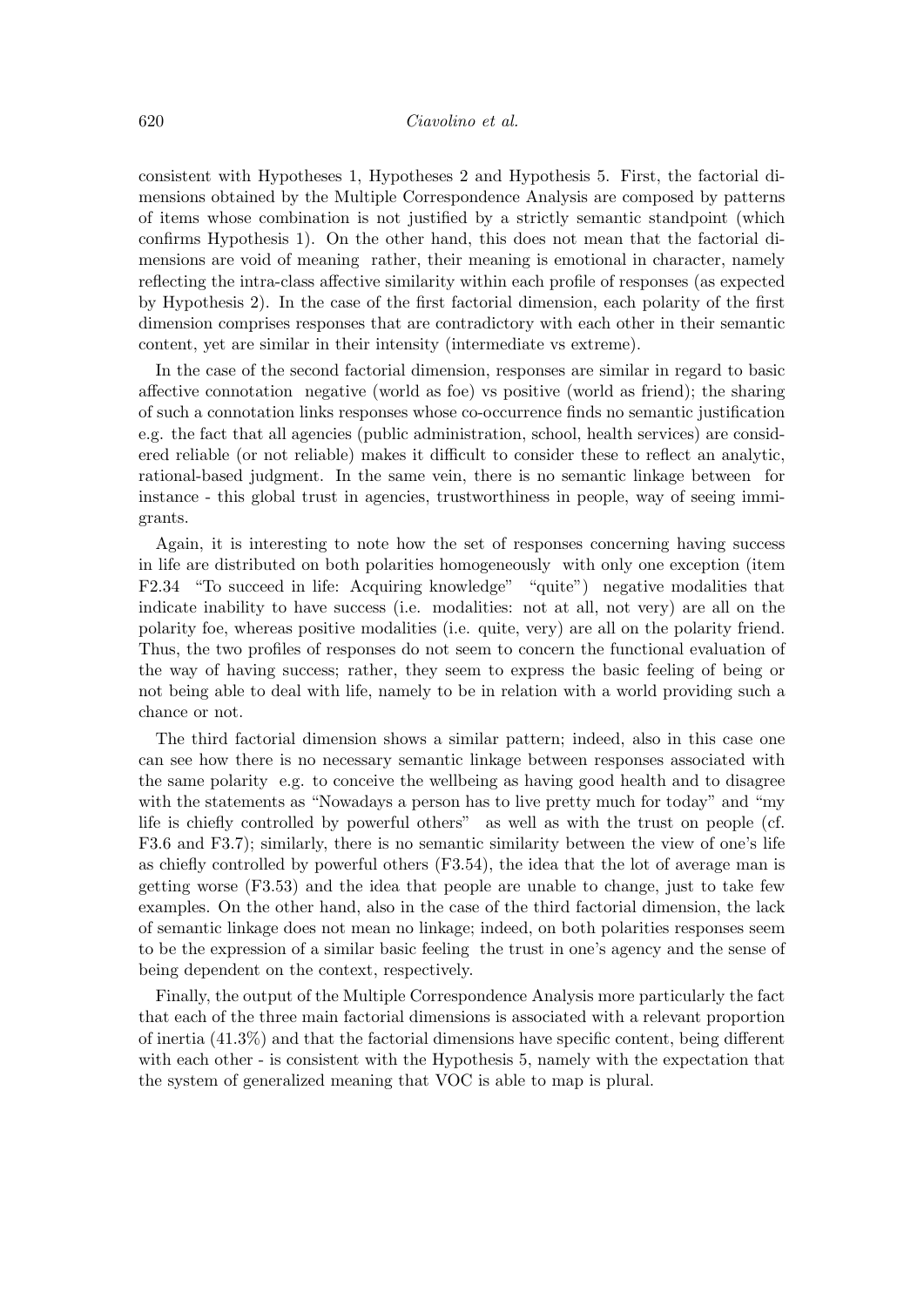#### Step 2. Partial Least Squares Path Modeling

Several important findings come from the the PLS-PM analysis. First, the parameters associated with the measurement model inner consistency (cf. Table A, Annex 3) and weights coefficients (cf. Table B, Annex 3) - confirm that the first-order Latent Variable defined in terms of the items' domain of reference were detected in a reliable way. This confirmed the qualitative interpretation of the domain of references obtained by the content analysis performed by raters. The same can be said for the second-order Latent Variable.

Second, in the strong majority of cases, the relation among the first-order constructs (Context, Agency, Success, Primary Bond and Community), shows no or very weak relationships among the domains. Indeed, only in 2 out 10 cases the correlation are higher than  $r = 0.300$  (cf. Table 5; the fact that some low correlations are significant likely reflects the high power of the test, due to the large sample size). At a first glance, these data could seem critical for the reliability of the PLS-Path Modelling, that assumes that first-latent variables are correlated with each other for the existence of the second-order variable. On the other hand, it has been noted that the measurement model comprises only 3 first order constructs (Context, Agency, Success) and that one of them (Success) correlates with both the others. This pattern indicates that there is a ground for the second order constructs, though not very strong, given the multidimensionality of data.

Third, the model of measurement of the second-order Latent Variable confirms the MCA output, and in so doing provides further evidence to support Hypotheses 1 and 2 indeed, all items introduced in the model of measurement contribute to the measurement of the second-order Latent Variable, regardless their semantic and functional content (cf. Table 6). Accordingly, one can consider this second order Latent Variable to be the marker of a generalized affect-laden meaning.

This conclusion is supported by correlations between the second-order Latent Variable and the three factorial dimensions extracted by the Multiple Correspondence Analysis all three correlations are high, with that concerning the second factorial dimension being very high  $(r = .789; cf.$  Table 8). According to its measurement, the second-order Latent Variable can be viewed as concerning the basic positive view of the world (as showed by the items 1-7) involving, on the one hand, the trust in one's capacity of having success in life (cf. items 13-19) as well as the trust and dependency on attitude to assume a position of dependency on the context/own community (items 8-12).

From a complementary standpoint, the high correlation between the second order factor and the MCA factor 2 provides a further, relevant evidence in support of the reliability of the former. Finally, and mainly, the structural model resulted is consistent with expectation reported in Hypotheses 3 and 4. Indeed, both the global goodness of the model  $(R^2$ ; cf. Table 9) and the second-order Latent Variable's path coefficients (cf. Table 10) show the latter plays a causative role - marked or even highly marked (as in the case of Context and Success, that show path coefficients higher than .700) with respect to the first-order Latent Variables (hypothesis 3 regulative function of the generalized affect-laden meaning).

From a complementary standpoint, such regulative function spreads over all first-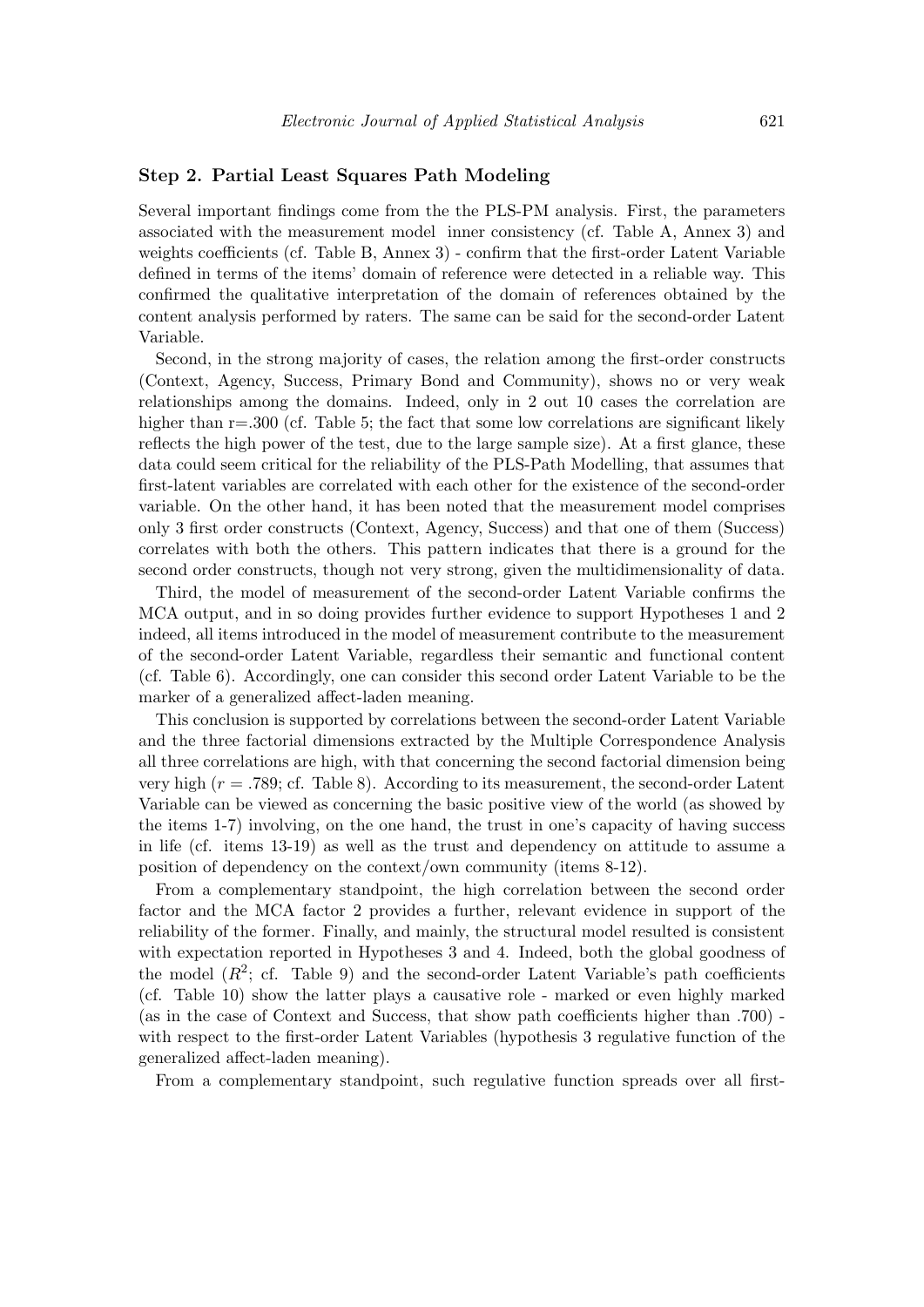order constructs, being transversal to their domains of reference, as expected by the Hypothesis 4 (holist valence). The latter result is even more intriguing in light of the weak correlations among the first-order constructs (see above and table 5) - thus, if one reads these two results together, they suggest that even if the first-order constructs trend to be independent or weakly related - with each other, however they reflect the homogenizing action of a singular second-order latent variable.

# 6 Conclusion

This paper has reported findings of the validation study of the VOC questionnaire. VOC is a tool designed for mapping the latent generalized affect-laden meaning assumed by Semiotic Cultural Psychology to ground the way people feel, think and act.

The study addressed the construct validity of the instrument, namely the consistency between its output and the theoretical framework it is based on. More particularly, the current study focused on the fundamental assumption according to which the profiles of responses to the VOC questionnaire as they are modelled by means of a procedure of multidimensional analysis are the marker of latent dimensions of meanings of generalized, affect-laden nature. In order to test such an assumption empirically, it was translated in 5 operative hypotheses: the VOC questionnaire should detect asemantic (HP1) and affective (HP2) content of the meaning, and this meaning should play a regulative function over less generalized meanings (HP3) concerning the whole field of experience (HP4). Finally, according to the theory, it has been hypothesized that the level of meaning the VOC questionnaire is concerned with is composed of a plurality of dimensions  $(HP5)$ .

In order to test these hypotheses, a strategy of analysis combining a multidimensional procedure and PLS-PM has been carried out on a stratified UK sample. The first procedure showed that the profiles of responses to the VOC items exhibit characteristics consistent with Hypotheses 1, 2 and 5, namely they can be viewed as a semantic, affective forms of meaning as well as the latter's plural nature. The PLS-PM demonstrated that these generalized, affect-laden dimensions of meaning effect less generalized meanings  $(HP3)$  in a transversal way, namely regardless the referential content of the latter  $(HP4)$ .

In sum, taken as a whole, empirical findings have provided support for the VOC construct validity. As a valid instrument, VOC can provide a contribution both to the understanding of the cultural dynamics characterizing specific human groups - e.g. Salvatore et al. (submitted) used it for analysing the cultural milieus of 4 European countriesand to the empirical test of cultural psychology theory. More specifically, VOC questionnaire can contribute to deepen the comprehension of the interplay between persons and social environment along with diverse levels of increasing complexity, e.g. the primary bonds, communitarian networks and enlarged social context. Likewise several contextual theories, the paper posits that the experience of the socio-cultural world is significant to the individual mental processes. More importantly, it broadly accounts, both theoretically and empirically, for the way cultures orient such an experience not only in terms of the description of byproducts of the mental processes (e.g., opinions,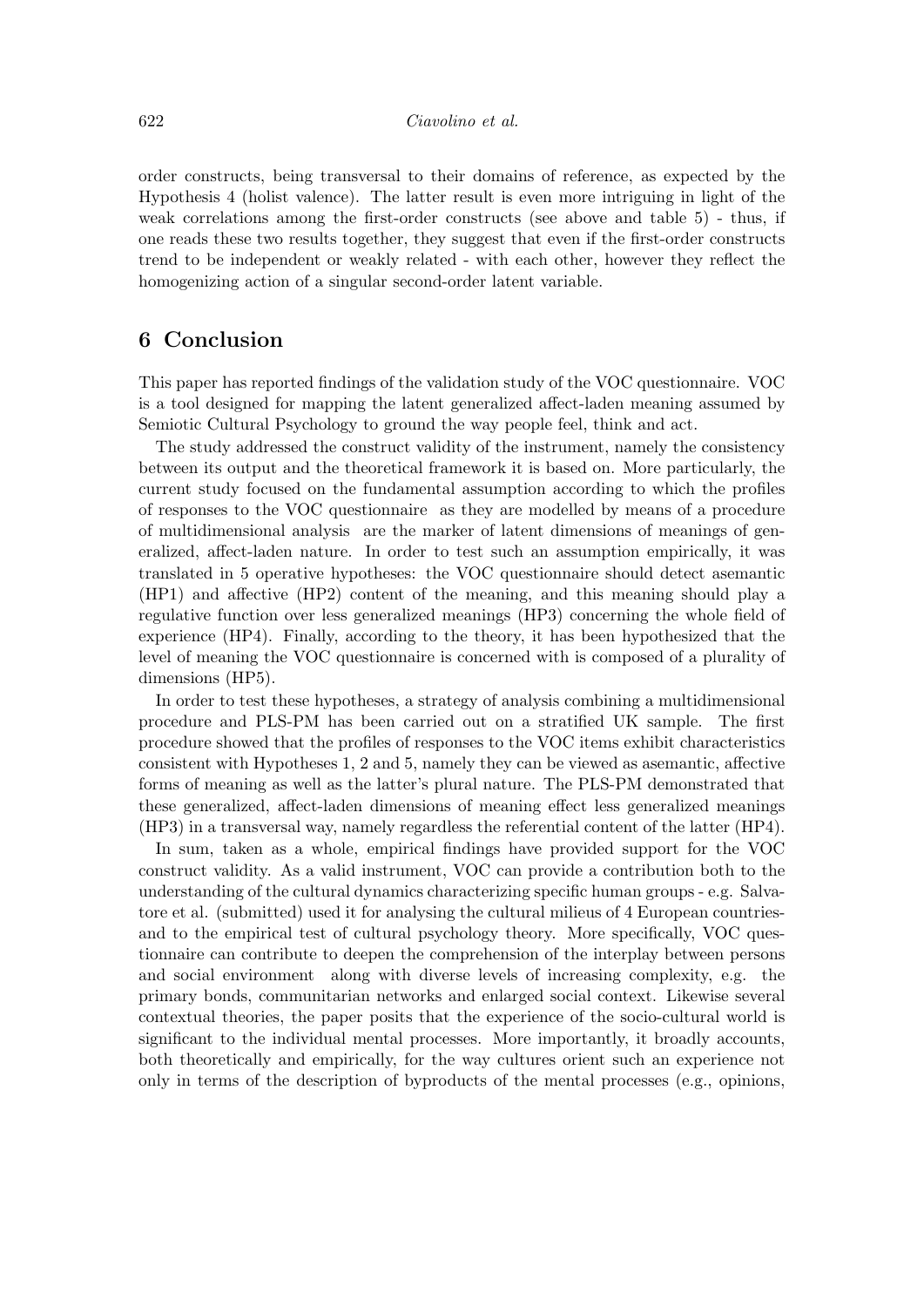attitudes, and thoughts, etc.) but above all in terms of the analysis of the mediation of the affect-laden meanings that channel such processes. As a consequence, the VOC questionnaire opens up routes for further development in interconnection with several contextual theories such as, social representations theory (Bauer and Gaskell, 2008; see also Salvatore and Venuleo, 2013); cultural-historical activity theory (Cole et al., 1997), delta theory (Tharp, 2011), community psychology (Mannarini et al., 2017; Townley  $et al., 2011).$ 

There are three main limitations to these findings. First, the PLS-PM used for testing hypothesis 3 and 4 used only a subset of VOC items, namely the items for which it was possible to identify their referential content reliably (by means of a procedure of inter-rater agreement). Second, the first-order constructs defined on the basis of the items' referential content resulted only in some cases fully independent with each other rather, in most cases they were somehow associated with each other. As consequence of that, the fact that the second-order generalized meaning measured by the PLS-PM showed a causative linkage on items, regardless the latter's referential content cannot be considered a definitive evidence, because it leaves open the alternative interpretation that this transversal effect could be somehow due to the similarity of the referential content rather than to the overarching effect of the affect-laden meaning. Finally, the analysis focused on the English version of the instrument, and while this is not a limit in itself, the VOC questionnaire is designed for allowing large-scale, cross-linguistic cultural analyses, and future work should focus on cross-linguistic validation.

# Acknowledgement

The Manuscript reports based on an ongoing investigation of the cultural dynamics characterizing European societies, carried out within the framework of the Re.Cri.Re project (Between the Representation of the crisis and the crisis of the representation; www.recrire.eu), which is a three-year study that has received funding from the European Union's Horizon 2020 research and innovation programme under grant agreement No 649436, aimed at analysing the cultural impact of the socio-economic crisis of the last decade in European societies and its implications for policy making.

## Annexes

All the annexes are reported as supplementary files at the following EJASA web link: http://siba-ese.unile.it/index.php/ejasa/rt/suppFiles/18160/15516

## References

- Aronoff, M. J. and Kubik, J. (2012). Anthropology and political science: A convergent *approach*, volume 3. Berghahn Books.
- Baldwin, J. R., Faulkner, S. L., Hecht, M. L., and Lindsley, S. L. (2006). Redefining culture: Perspectives across the disciplines. Routledge.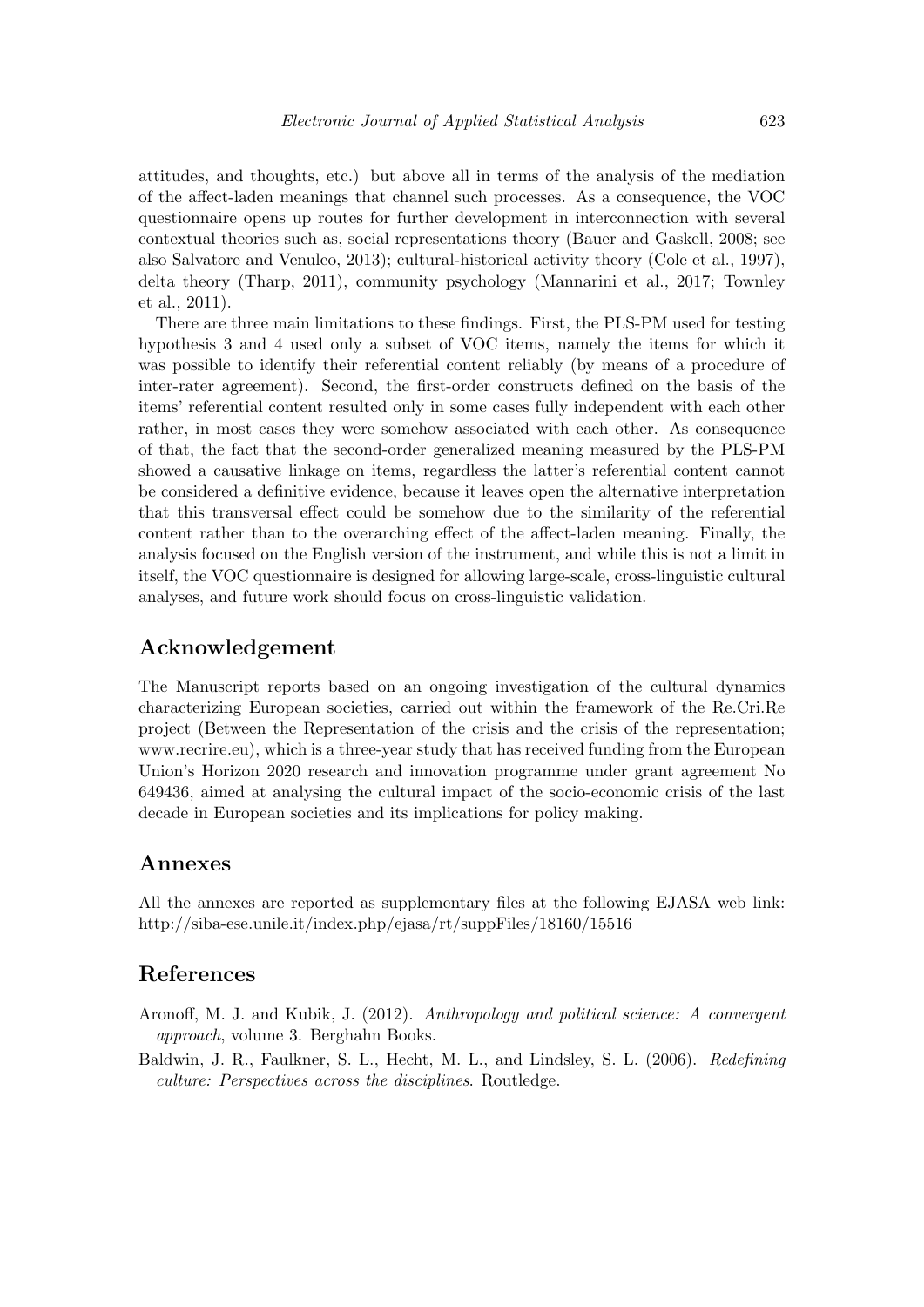- Bauer, M. W. and Gaskell, G. (2008). Social representations theory: A progressive research programme for social psychology. Journal for the theory of social behaviour,  $38(4):335-353.$
- Blasius, J. and Thiessen, V. (2001). The use of neutral responses in survey questions: An application of multiple correspondence analysis. Journal of Official Statistics,  $17(3):351.$
- Carli, R. and Pagano, P. (2008). San Lorenzo. La cultura del quartiere e il rapporto con la psicologia (Saint Lawrence. The culture of the neighborhood and the relationship with psychology. Roma: Edizioni Kappa.
- Carli, R. and Paniccia, R. (1999a). Psicosociologia del traffico: il caso romano.
- Carli, R., Paniccia, R., and Salvatore, S. (2004). L?immagine della psicologia in toscana.
- Carli, R. and Paniccia, R. M. (1999b). Psicologia della formazione. Il Mulino.
- Carli, R. and Paniccia, R. M. (2001). Culture giovanili [Youth cultures]. Milano: Franco Angeli.
- Carli, R., Paniccia, R. M., Atzori, E., Cinalli, S., Brescia, F., Mazzeo, G., Strignano, O., Bucci, F., and Dolcetti, F. (2013). Psychosocial risk at a hospital in rome: the relationship between local culture and satisfaction at san filippo neri hospital complex authority. Rivista di Psicologia Clinica, (1).
- Carli, R. and Salvatore, S. (2001). L'immagine della psicologia: una ricerca sulla popolazione del Lazio. Kappa.
- Chin, W. W. (1998). The partial least squares approach to structural equation modeling. Modern methods for business research, 295(2):295–336.
- Ciavolino, E. (2012). General distress as second order latent variable estimated through pls-pm approach. *Electronic Journal of Applied Statistical Analysis*, 5(3):458–464.
- Ciavolino, E. and Al-Nasser, A. D. (2009). Comparing generalised maximum entropy and partial least squares methods for structural equation models. Journal of nonparametric  $statistics, 21(8):1017-1036.$
- Ciavolino, E., Carpita, M., and Nitti, M. (2015). High-order pls path model with qualitative external information. Quality  $\mathcal C$  Quantity, 49(4):1609-1620.
- Ciavolino, E. and Nitti, M. (2013). Using the hybrid two-step estimation approach for the identification of second-order latent variable models. Journal of Applied Statistics,  $40(3):508-526.$
- Cohen, S. and Wills, T. A. (1985). Stress, social support, and the buffering hypothesis.  $Psychological \: bullet in, 98(2):310.$
- Cole, M., Engeström, Y., and Vasquez, O. (1997). Mind, culture, and activity. Cambridge: Cambridge UP.
- Escofier, B. and Pages, J. (2008). Analyses factorielles simples et multiples: objectifs, méthodes et interprétation. Dunod.
- Falk, R. F. and Miller, N. B. (1992). A primer for soft modeling. University of Akron Press.
- Gattino, S., Piccoli, N., Fassio, O., and Rollero, C. (2013). Quality of life and sense of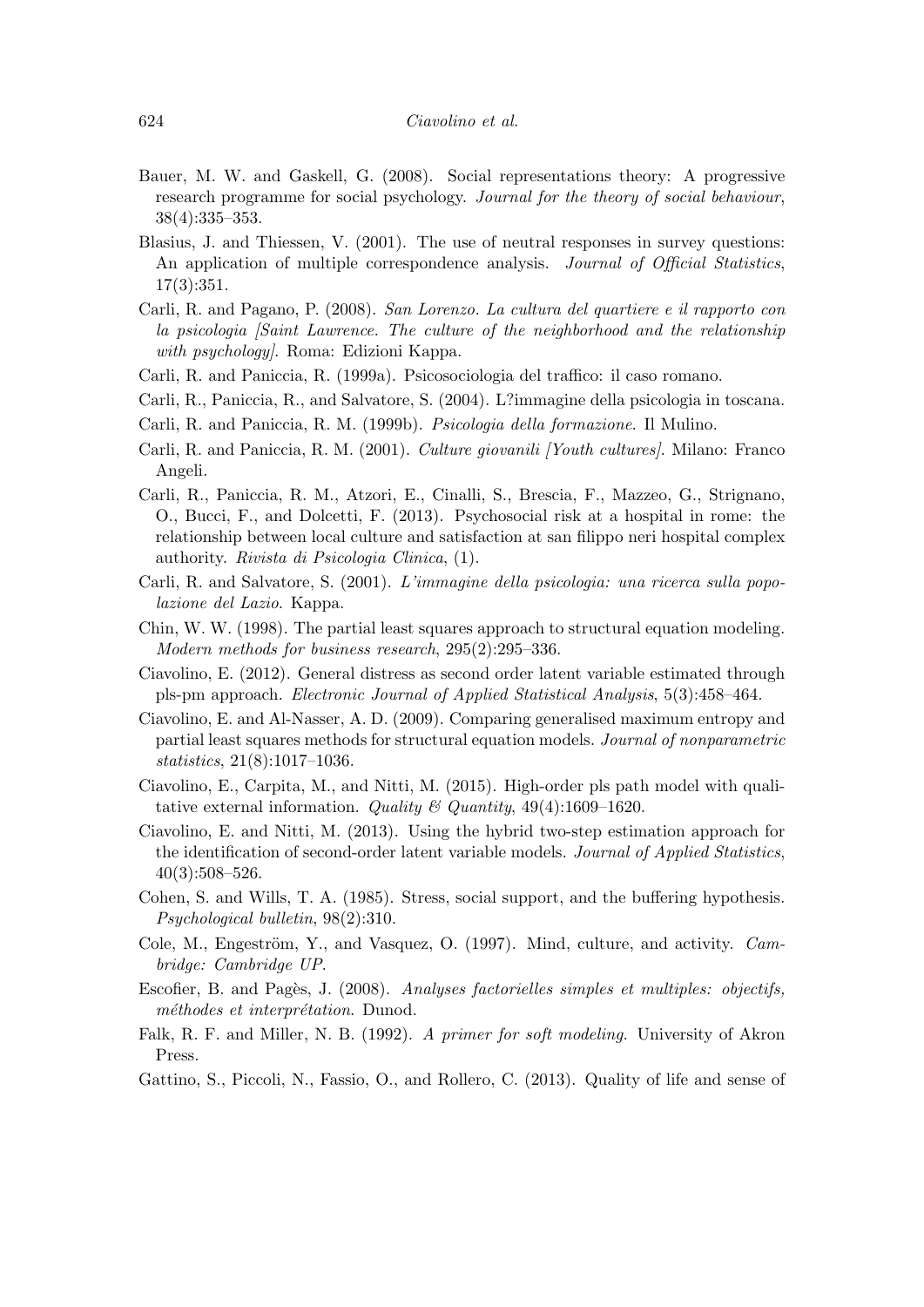community. a study on health and place of residence. Journal of Community Psychol*oqy*,  $41(7):811-826$ .

- Gennaro, A., Salvatore, S., Rocco, D., and Auletta, A. (2017). Deconstructive and constructive dynamics in the clinical process: A step further in the validation of the two-stage semiotic model. Journal of Constructivist Psychology,  $30(2):105-126$ .
- Group, W. B. (2014). World development report 2015: Mind. society, and behavior. World Bank.
- Guidi, M. and Salvatore, S. (2013). Parents images of their childrens school system. Crossing boundaries. Intercontextual dynamics between family and school, pages 271– 300.
- Harrison, L. E. and Huntington, S. P. (2000). Culture matters: How values shape human *progress.* Basic books.
- Hombrados Mendieta, I., Gomez Jacinto, L., and Dominguez Fuentes, J. M. (2009). The impact of immigrants on the sense of community. Journal of Community Psychology,  $37(6):671-683.$
- Hombrados-Mendieta, M. I., Gomez-Jacinto, L., Dominguez-Fuentes, J. M., and Garcia-Leiva, P. (2013). Sense of community and satisfaction with life among immigrants and the native population. Journal of Community Psychology,  $41(5):601-614$ .
- Jessop, B. (2012). Narratives of crisis and crisis response: Perspectives from north and south. The global crisis and transformative social change, pages 23–42.
- Kashima, Y. (2014). Meaning, grounding, and the construction of social reality. Asian Journal of Social Psychology, 17(2):81-95.
- Lohmöller, J.-B. (1989). Predictive vs. structural modeling: Pls vs. ml. In Latent Variable Path Modeling with Partial Least Squares, pages 199–226. Springer.
- Magioglou, T. (2014). Culture and Political Psychology. A Societal Perspective. Charlotte NC: Information Age Publishing.
- Mak, W. W., Cheung, R. Y., and Law, L. S. (2009). Sense of community in hong kong: Relations with community-level characteristics and residents well-being. American Journal of Community Psychology, 44(1-2):80-92.
- Mannarini, T., Ciavolino, E., Nitti, M., and Salvatore, S. (2012). The role of affects in culture-based interventions: Implications for practice. *Psychology*,  $3(8):569$ .
- Mannarini, T. and Talò, C. (2011). When commitment is not enough: How stress and individual-organization interface affect activists persistence.  $Psychology$ ,  $2(5):450-455$ .
- Mannarini, T., Talò, C., and Rochira, A. (2017). How diverse is this community? sense of community, ethnic prejudice and perceived ethnic heterogeneity. Journal of Community  $\mathcal{B}$  Applied Social Psychology, 27(3):181-195.
- Matsumoto, D. (2001). The handbook of culture and psychology. Oxford University Press.
- McMillan, D. W. and Chavis, D. M. (1986). Sense of community: A definition and theory. Journal of community psychology,  $14(1):6-23$ .
- Michel, J.-B., Shen, Y. K., Aiden, A. P., Veres, A., Gray, M. K., Pickett, J. P., Hoiberg,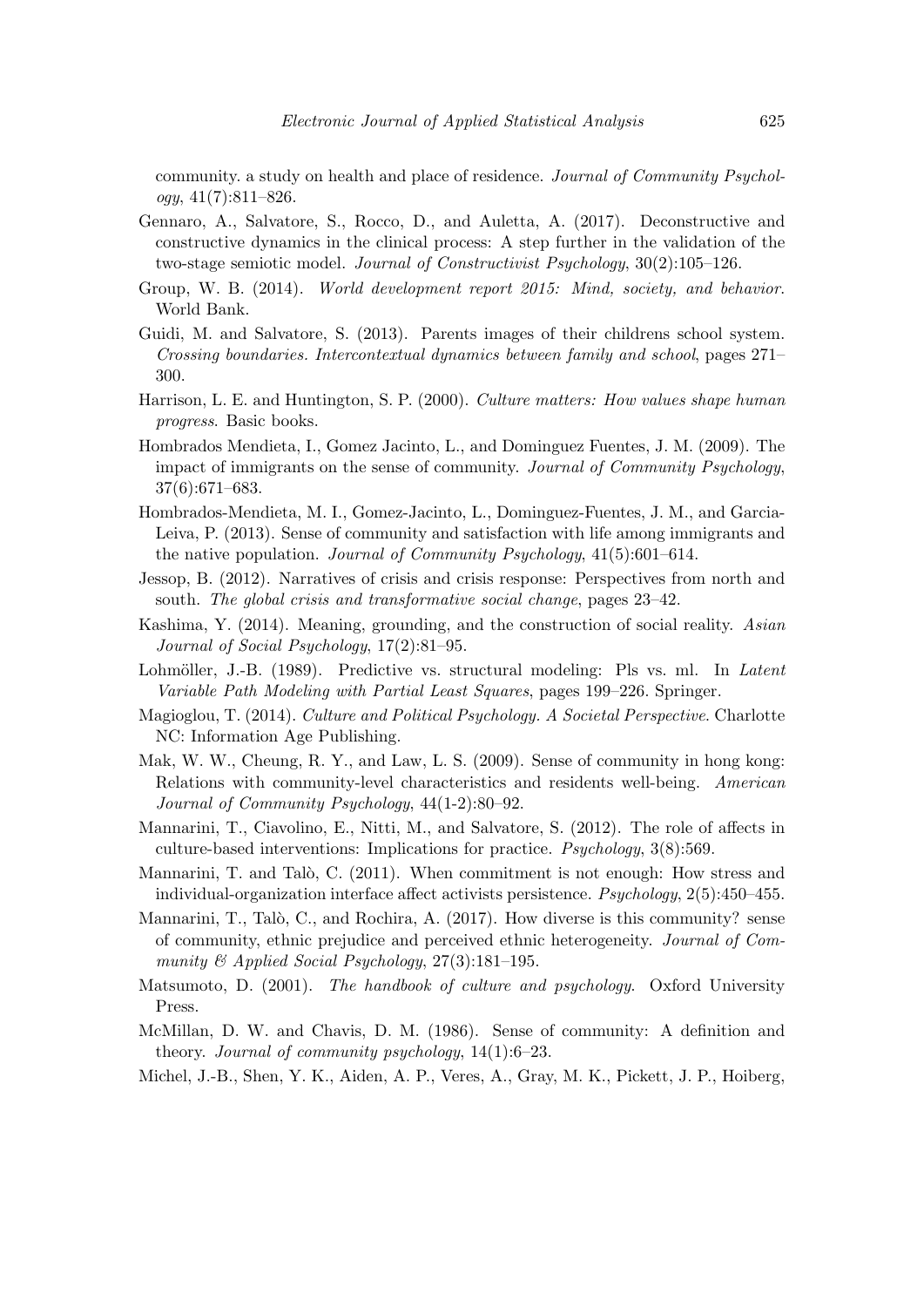D., Clancy, D., Norvig, P., Orwant, J., et al. (2011). Quantitative analysis of culture using millions of digitized books.  $science, 331(6014):176-182.$ 

- Niedenthal, P. M., Halberstadt, J. B., and Innes-Ker, Å. H. (1999). Emotional response categorization. *Psychological Review*,  $106(2):337$ .
- Nitti, M. and Ciavolino, E. (2014). A deflated indicators approach for estimating secondorder reflective models through pls-pm: an empirical illustration. *Journal of Applied Statistics*,  $41(10):2222-2239$ .
- Nitti, M., Ciavolino, E., Salvatore, S., and Gennaro, A. (2010). Analyzing psychotherapy process as intersubjective sensemaking: An approach based on discourse analysis and neural networks. Psychotherapy Research,  $20(5):546-563$ .
- Obst, P. and Stafurik, J. (2010). Online we are all able bodied: online psychological sense of community and social support found through membership of disability-specific websites promotes well-being for people living with a physical disability. *Journal of* Community & Applied Social Psychology,  $20(6)$ :525-531.
- Osgood, C., Suci, G., and Tannenbaum, P. (1957). The measurement of meaning, urbana: University of illinois.
- Pagès, J. (2016). Multiple factor analysis by example using R. CRC Press.
- Peterson, N. A., Speer, P. W., and McMillan, D. W. (2008). Validation of a brief sense of community scale: Confirmation of the principal theory of sense of community. Journal of community psychology,  $36(1):61-73$ .
- Prezza, M. and Principato, M. C. (2002). La rete sociale e il sostegno sociale. Conoscere  $la$  comunità, pages 193–234.
- Reblin, M. and Uchino, B. N. (2008). Social and emotional support and its implication for health. Current opinion in psychiatry,  $21(2):201$ .
- Salvatore, S. (2012). Social life of the sign: Sense-making. In Valsiner, J., editor, The Oxford handbook of culture and psychology, pages 241-254. Oxford University Press.
- Salvatore, S. (2014). The mountain of cultural psychology and the mouse of empirical studies. methodological considerations for birth control. Culture  $\mathcal C$  Psychology,  $20(4):477-500.$
- Salvatore, S. (2016a). The cultural psychology of desire. In Valsiner, J., editor, *Psychol*ogy as the Science of Human Being. Annales of Theoretical Psychology, pages 33–49. Heidelberg New York Dordrecht London: Springer.
- Salvatore, S. (2016b). *Psychology in black and white. The project of a theory-driven science*. Charlotte NC: Information Age Publishing.
- Salvatore, S. (in press). Cultural psychology as the science of sensemaking. a semioticcultural framework for psychology. In Valsiner, J. and Rosa, A., editors, The Cambridge Handbook of Social-Cultural Psychology. Cambridge: Cambridge University Press.
- Salvatore, S., Davanzati, G. F., Poti, S., and Ruggieri, R. (2009). Mainstream economics and sense-making. Integrative Psychological and Behavioral Science, 43(2):158–177.
- Salvatore, S., Fini, V., Mannarini, T., and Veltri, G. (submitted). Symbolic universes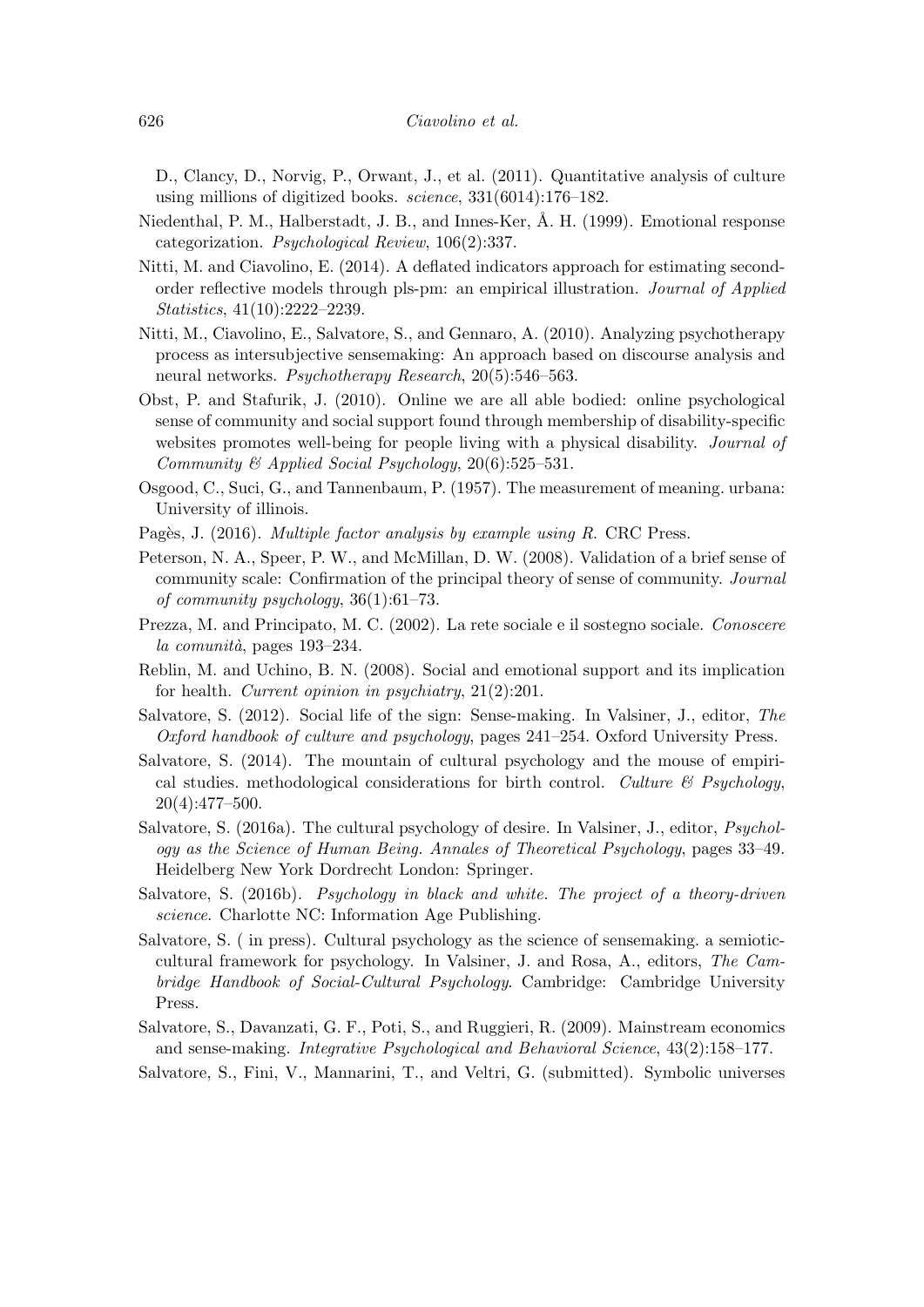between present and future of europe. first results of the map of european societies cultural milieu.

- Salvatore, S. and Freda, M. F. (2011). Affect, unconscious and sensemaking. a psychodynamic, semiotic and dialogic model. New Ideas in Psychology,  $29(2):119-135$ .
- Salvatore, S., Gelo, O., Gennaro, A., Manzo, S., and Al Radaideh, A. (2010). Looking at the psychotherapy process as an intersubjective dynamic of meaning-making: A case study with discourse flow analysis. Journal of Constructivist Psychology, 23(3):195– 230.
- Salvatore, S., Tonti, M., and Gennaro, A. (2017). How to model sensemaking. a contribution for the development of a methodological framework for the analysis of meaning. In Han, M. and Cunha, C., editors, The Subjectified and Subjectifying Mind, pages 245–258. NC: Information Age Publishing.
- Salvatore, S., Valsiner, J., and Gennaro, A. (2013). Making sense of infinite uniqueness: The emerging system of idiographic science. IAP.
- Salvatore, S. and Venuleo, C. (2013). Field and dynamic nature of sensemaking, theoretical and methodological implications. Papers on Social Representations,  $22(2)$ .
- Sammut, G., Tsirogianni, S., and Wagoner, B. (2012). Representations from the past: social relations and the devolution of social representations. Integrative Psychological and Behavioral Science,  $46(4):493-511$ .
- Sarnacchiaro, P. and D'Ambra, L. (2012). Students' evaluations of university teaching: a structural equation modeling analysis. Electronic Journal of Applied Statistical Analysis,  $5(3):406-412$ .
- Schwartz, S. H. (2003). A proposal for measuring value orientations across nations. Questionnaire Package of the European Social Survey, pages 259–290.
- Shweder, R. A. (1991). Thinking through cultures: Expeditions in cultural psychology. Harvard University Press.
- Talò, C., Mannarini, T., and Rochira, A. (2014). Sense of community and community participation: A meta-analytic review. Social indicators research,  $117(1)$ :1-28.
- Tenenhaus, M. and Vinzi, V. E. (2005). Pls regression, pls path modeling and generalized procrustean analysis: a combined approach for multiblock analysis. *Journal of Chemometrics*,  $19(3):145-153$ .
- Tharp, R. G.  $(2011)$ . Delta theory and psychosocial systems: The practice of influence and change. Cambridge University Press.
- Tonti, M. and Salvatore, S. (2015). Homogenization of classification functions measurement (hocfun): A method for measuring the salience of emotional arousal in thinking. The American journal of psychology, 128(4):469-483.
- Townley, G., Kloos, B., Green, E. P., and Franco, M. M. (2011). Reconcilable differences? human diversity, cultural relativity, and sense of community. American journal of community psychology,  $47(1-2):69-85$ .
- Turvey, M., Fertig, J., and Kravetz, S. (1969). Connotative classification and proactive interference in short-term memory. *Psychonomic Science*, 16(4):223–224.